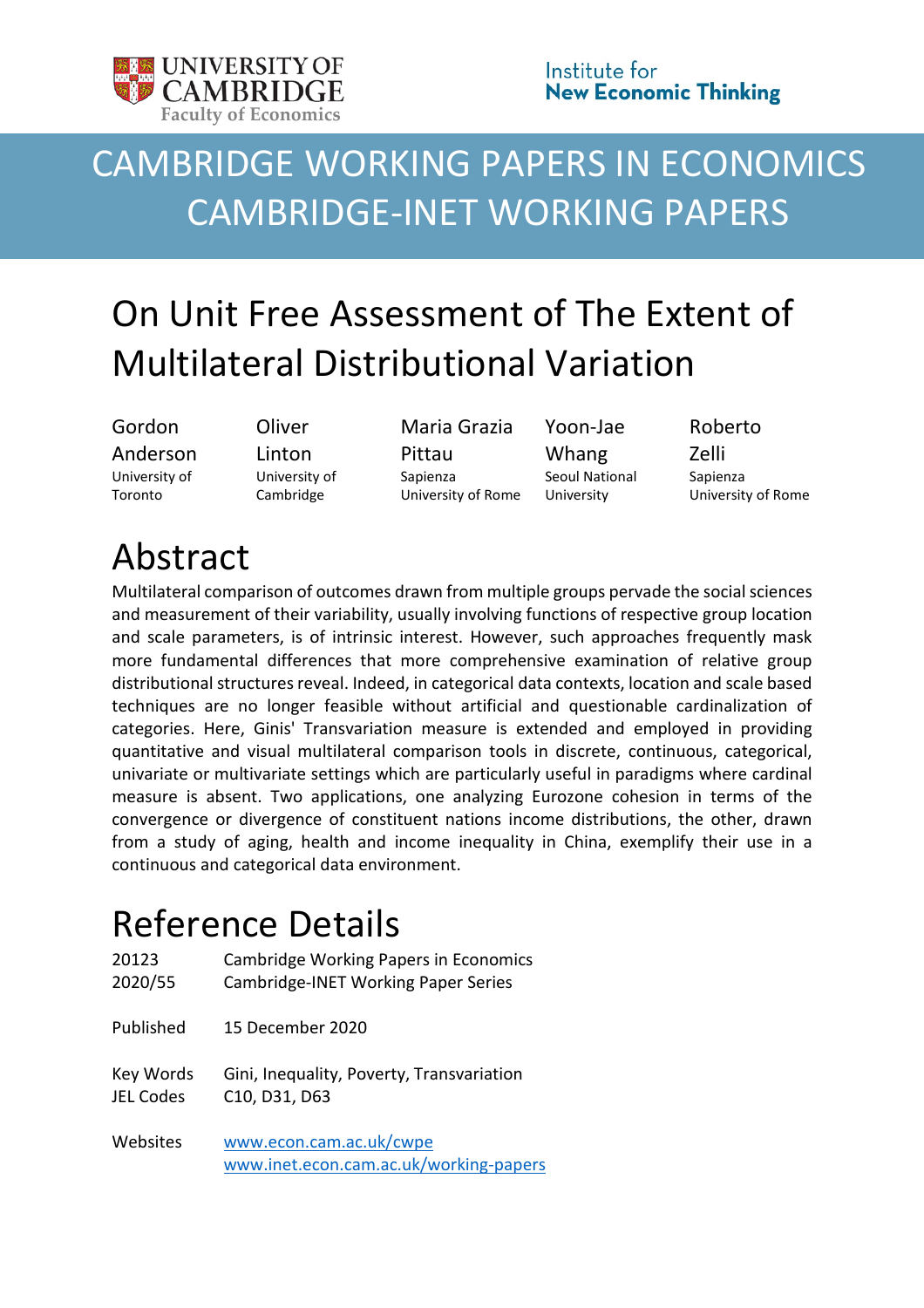## On Unit Free Assessment of The Extent of Multilateral Distributional Variation

GORDON ANDERSON<sup>†</sup>, OLIVER LINTON<sup>‡</sup>, MARIA GRAZIA PITTAU<sup>§</sup>,

YOON-JAE WHANG<sup>||</sup> AND ROBERTO ZELLI<sup>§</sup>

†University of Toronto, Dept of Economics,

3359 Mississauga Road, Mississauga, ON, L5L 1C6, Canada.

E-mail: anderson@chass.utoronto.ca

‡University of Cambridge, Faculty of Economics, Austin Robinson Building, Sidgwick Avenue, Cambridge, CB3 9DD, UK.

E-mail: obl20@cam.ac.uk

§Sapienza University of Rome, Dept of Statistical Sciences, P.le Aldo Moro 5, 00185 Rome, Italy.

E-mail: grazia.pittau@uniroma1.it, roberto.zelli@uniroma1.it

 $\mathbb{R}$  Seoul National University, Dept of Economics, 1 Gwanak-ro, Gwanak-gu, Seoul 08826, Korea. E-mail: whang@snu.ac.kr

Summary Multilateral comparison of outcomes drawn from multiple groups pervade the social sciences and measurement of their variability, usually involving functions of respective group location and scale parameters, is of intrinsic interest. However, such approaches frequently mask more fundamental differences that more comprehensive examination of relative group distributional structures reveal. Indeed, in categorical data contexts, location and scale based techniques are no longer feasible without artificial and questionable cardinalization of categories. Here, Ginis' Transvariation measure is extended and employed in providing quantitative and visual multilateral comparison tools in discrete, continuous, categorical, univariate or multivariate settings which are particularly useful in paradigms where cardinal measure is absent. Two applications, one analyzing Eurozone cohesion in terms of the convergence or divergence of constituent nations income distributions, the other, drawn from a study of aging, health and income inequality in China, exemplify their use in a continuous and categorical data environment.

## 1. INTRODUCTION

Following early concerns about the measurement of aggregate differences (Dalton 1920, Gini 1921) and the path breaking work of Fisher (1932, 1935), multilateral comparisons of grouped outcomes have become ubiquitous in the empirical sciences<sup>1</sup> rendering unit free measurement of their collective variation of intrinsic interest. Unit free measures are

<sup>1</sup>Outcomes of two or more distinct groups are compared and contrasted in Equality of Opportunity, Mobility and wellbeing literatures (e.g. Blackorby and Donaldson 1978: Arrow, Bowles and Durlauf 2000; Herrnstein and Murray 1994; Peragine, Palmisano and Brunori 2014; Roemer 1998; Weymark 2003). The financial returns of a collection of portfolios are compared on a combined mean-variance basis (Markowitz 1952; Bali, Brown and Demirtas 2013; Banz 1981; Basu 1983; Jegadeesh 1990). Within and between firm and industry wage inequalities have been explored in the Industrial Organization and Labour literatures (Abowd et al. 2018, Card et. al. 2018, Song et. al. 2019). In treatment effect, event and matching study and policy evaluation literatures (Angrist and Krueger 2001) assessment is based upon comparisons of conditional means across outcome states. Recent developments in the measurement and analysis of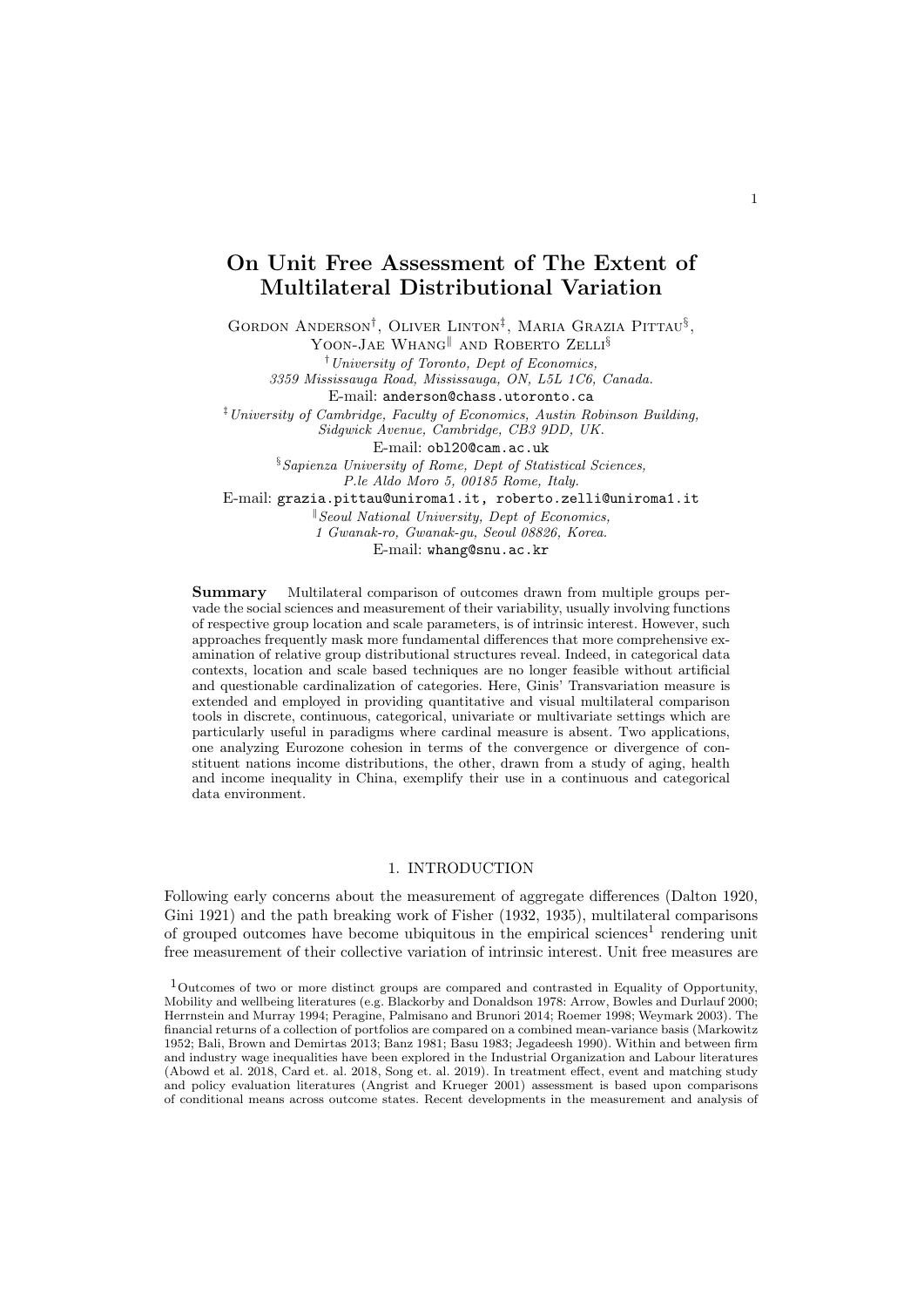preferred because they are comparable across different entities. Generally, studies of relative variation within and between groups employ standard summary statistics of location (means and medians) and dispersion (variances and ranges) in various combinations in three basic approaches: range measures, average distance from a central value measures and average distance between all possible pairs measures. Range (largest less the smallest number) or interquartile range measures divided by a location parameter are examples of the first unit free approach, the coefficient of variation or Theil's entropic measures (Theil 1967, Maasoumi 1986, Maasoumi, Racine and Stengos 2007) exemplify average difference from the average approaches, and the Gini Coefficient (Gini 1921, Yitzhaki 1983, Chakravarty 1988) is an example of the third approach. Each has its pros and cons. Range measures are easily computed and capture the potential span of differences but fail to reflect the extent of bilateral differences between groups within the interior of the collection – they are not subgroup decomposable so that a subgroups impact on overall variability cannot always be established. The second group, in accounting for the difference from the average of each element reflects the totality of differences much better and, like the ANOVA technique, they are usually subgroup decomposable. However, Sen (1995) and Yitzhaki (2003) argue that measures of average absolute differences such as the Gini, capture more of the totality of differences than difference from meanbased measures. Unfortunately, when analyzing subgroup impacts, Gini-type measures are not subgroup decomposable (Bourguignon 1979) except in exceptional circumstances (Mookherjee and Shorrocks 1982).

A common problem with these approaches, highlighted in the contexts of treatment effects and growth and convergence models (Carneiro et. al. 2002, 2003, Durlauf and Quah 2002), is that, in confining analyses to subsets of conditional moments, important information concerning differences in moments beyond those subsets is ignored and can thus be misleading. Somewhat trivially, in a collection of distributions with identical means, difference in means tests have zero power against more general distributional differences such as differences in variances. In essence, employing just means and variances creates a "veil of ignorance" that is only countervailed by comparing subgroup distributions in their entirety across their complete range. Moreover, such analyses are not feasible in ordinal environments encountered for example in subjective wellbeing measurement literatures without arbitrary assignment of cardinal scales to ordinal categories. Unfortunately, arbitrary scale assignment is not a solution because of the scale dependency problem (Schroder and Yitzhaki 2017, Liddell and Kruschke 2018, Bond and Lang 2019) and, since objects like the range, coefficient of variation and Gini coefficients are monotone scale dependent, this issue carries over to inequality measurement.

Here, in answer to these concerns, measures of distributional differentness or inequality are introduced. These measures compare a collection of distributions across their complete range of variation. Specifically, Gini's Bilateral Distributional Transvariation (Gini 1916, 1959) is extended to multilateral environments in generating three new general measures, together with their respective asymptotically normal standard errors, which are distributional analogues of the aforementioned three basic measures of variation in collections of numbers. The measures, which focus on relative distributional differences in collections of discrete, continuous, categorical and potentially multivariate distributions, are in the respective forms of a Multilateral Transvariation (MGT) statistic, a distribu-

 $\overline{2}$ 

subjective wellbeing (Kahneman and Krueger 2006) involve multilateral comparisons of groups in the context of ordinal categorical data.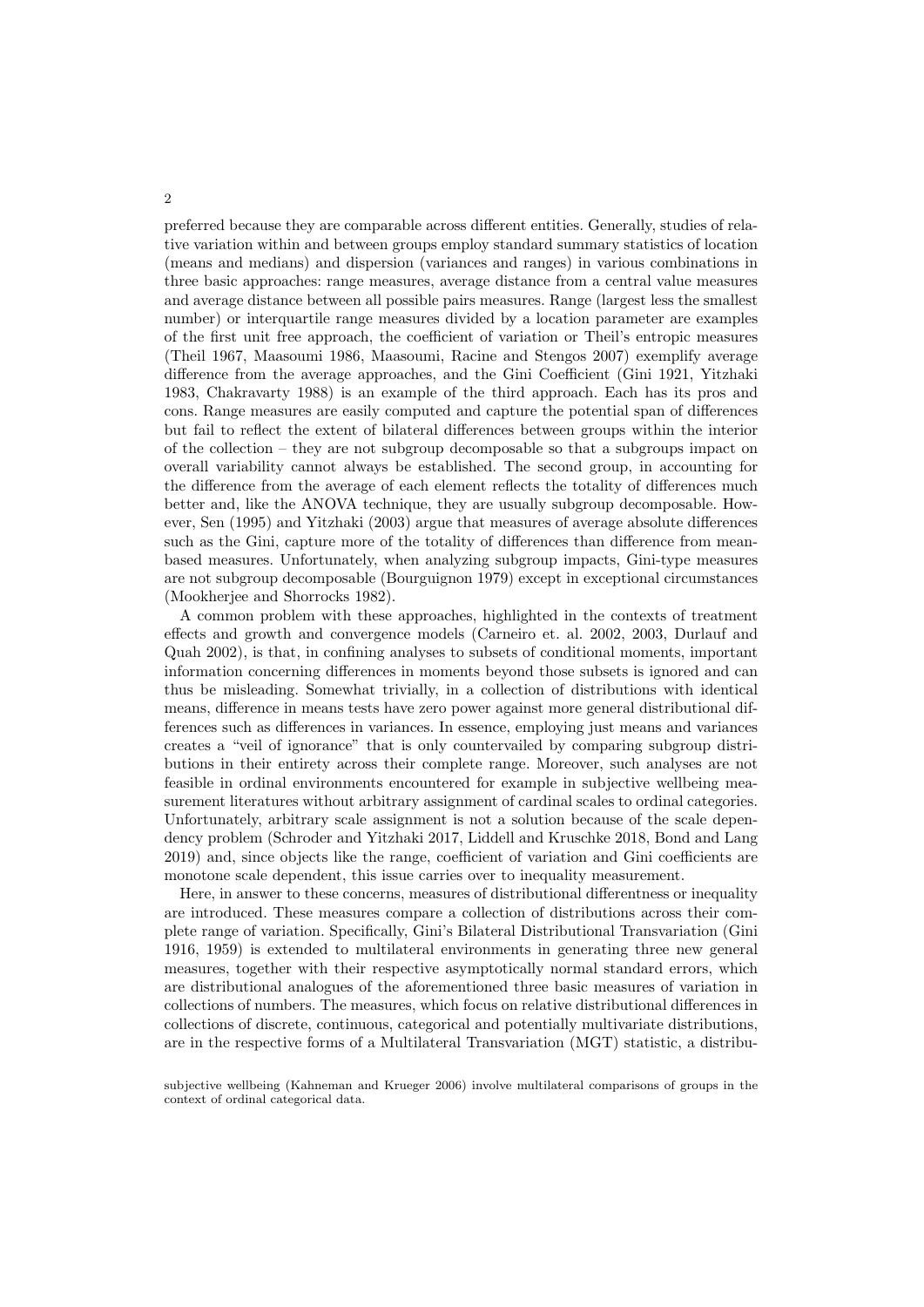tional coefficient of variation (DCV) and a Distributional Gini (DisGini) coefficient. All come in population weighted and unweighted forms.

 $MGT$  is a generalization to  $K$  distributions of Gini's Bilateral Transvariation, originally introduced in Anderson, Linton and Thomas (2017), here its sampling distribution is provided. Like its Range counterpart, it is simple to compute and provides a measure of the extremes of variation of the collection of distributions but gives no sense of the extent of bilateral distributional differences or aggregate differences from the "average" distribution.

DCV, like its Coefficient of Variation counterpart, measures aggregated differences of distributions from an average distribution and is particularly useful for studying convergence and divergence issues in collections of distributions. Its development prompted a new concept of universal convergence/divergence whereby all groups in the collection are converging/diverging in concert which can be usefully visualized in a radar chart and tests for which are provided.

DisGini measures the totality of bilateral similarities or differences in a collection of distributions and is the most comprehensive measure of distributional differences. Conceptually, it is based upon an extension of the between group means component of the threefold sub-group decomposition of the Gini (Bourgignon 1979). While the Gini coefficient between-group component captures between group inequalities in terms of differences between sub-group means, DisGini captures between-group dissimilarities in terms of the totality of sub-group distributional differences.

In the following, Section 2 introduces the three new instruments for assessing multilateral distributional differences. Estimators for these measures along with their distributional properties are derived in Section 3. Section 4 reports the main results of two exemplifying applications. The first, a study of the progress of the Eurozone income distribution, addresses the question of increasing commonality in the income distributions of the Eurozone's constituent nations. The second, in exemplifying the efficacy of the techniques in ordered categorical data contexts, examines the progress of health-income inequalities over the aging process. Some conclusions are drawn in Section 5.

### 2. MULTILATERAL TRANSVARIATION

### 2.1. MGT: Generalizing Gini's Transvariation measure

In his original bilateral transvariation measure GT, Gini (1916, 1959) provided a measure of the difference between two distributions<sup>2</sup> which, for two distributions  $f_i(x)$ ,  $f_j(x)$ whose support<sup>3</sup> is confined to  $\mathbb{R}^+$ , can be defined, following Anderson, Linton and Thomas  $(2017)$ , as follows:

$$
GT_{ij} = \frac{1}{2} \int_0^\infty |f_i(x) - f_j(x)| dx =
$$
  
=  $\frac{1}{2} \int_0^\infty [\max(f_i(x), f_j(x)) - \min(f_i(x), f_j(x))] dx.$  (2.1)

2See Pittau and Zelli (2017) for an overview of Gini's original concepts of transvariation.

3Since translation to discrete and categorical paradigms is straightforward, discussion is confined to the continuous paradigm for brevity purposes.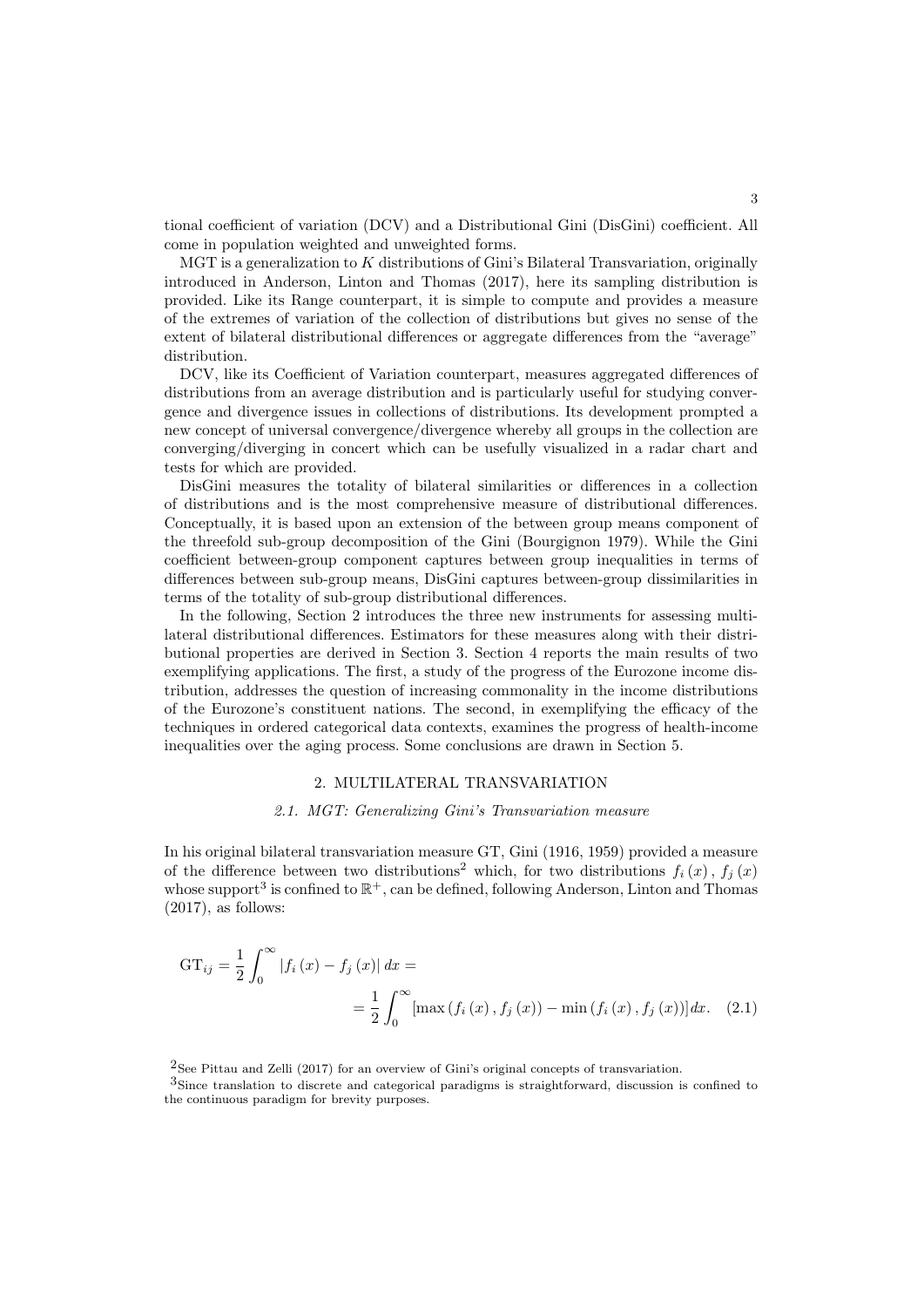Since  $0 \le \int_0^\infty |f_i(x) - f_j(x)| dx \le 2$ , pre-multiplying by 0.5 yields a statistic that will be 0 when the two distributions are identical and 1 when they have mutually exclusive support.<sup>4</sup> Note that, by definition,  $GT_{ij} = GT_{ji}$ , furthermore it has a one to one relationship with distributional overlap  $\overline{\mathrm{OV}}_{ij}$  measuring the extent of commonality between the two distributions (Anderson, Linton and Whang 2012), which is given by:

$$
OV_{ij} = \int_{0}^{\infty} \min(f_i(x), f_j(x)) dx.
$$
 (2.2)

Essentially  $GT = 1-OV$ .

Generalizing equation (2.1) to K distributions indexed  $k = 1, \ldots, K$ , suggests contemplating a Multilateral Gini Transvariation measure (MGT), defined as follows:

$$
MGT = \frac{1}{K} \int_0^{\infty} [\max(f_1(x), f_2(x), \dots, f_K(x)) - \min(f_1(x), f_2(x), \dots, f_K(x))] dx. \quad (2.3)
$$

As in the bilateral comparison, when the distributions have mutually exclusive support  $MGT = 1$ , when the distributions are identical  $MGT = 0$ .

A weighted version of MGT, MGT-W is also possible, and has the form

$$
MGT-W = \int_0^\infty [\max(w_1 f_1(x), w_2 f_2(x), .., w_K f_K(x)) -
$$
  
- min(w\_1 f\_1(x), w\_2 f\_2(x), .., w\_K f\_K(x))]dx, (2.4)

where  $w_k$  are possible weights associated to the distributions  $f_k$ ,  $k = 1, ..., K$ . When the K distributions are regarded as subgroups of an overall distribution,  $w_k$  are the proportions associated with each density function.

One problem with the multilateral transvariation measure is its maximum-minimum nature. Like the range statistic for a collection of numbers which does not reflect differences in objects in the mid range, the MGT does not reflect the many bi-lateral functional differences and similarities camouflaged by just considering extreme density values. Indeed, it is in essence the distributional analogue of the relative range measure of a collection of numbers wherein the relative locations of interior and low weight members have little or no impact on its value. An alternative which is in effect an aggregation of all distributional differences from the average distribution or what will be referred to as the Distributional Coefficient of Variation (DCV) is introduced in the next section.

## 2.2. DCV: A Distributional Coefficient of Variation

The collection of K subgroups indexed  $k = 1, ..., K$  with respective distributions  $f_k(x)$ may be considered in the context of individual distributions being components within a mixture  $f(x)$  representing the overall population distribution:

$$
f(x) = \sum_{k=1}^{K} w_k f_k(x), \sum_{k=1}^{K} w_k = 1 \text{ and } w_k \ge 0 \text{ for all } k
$$
 (2.5)

<sup>4</sup>The Gini bilateral transvariation can be regarded as the Total Variation distance between two probability measures (it is the normalized  $\ell_1$ -distance between them).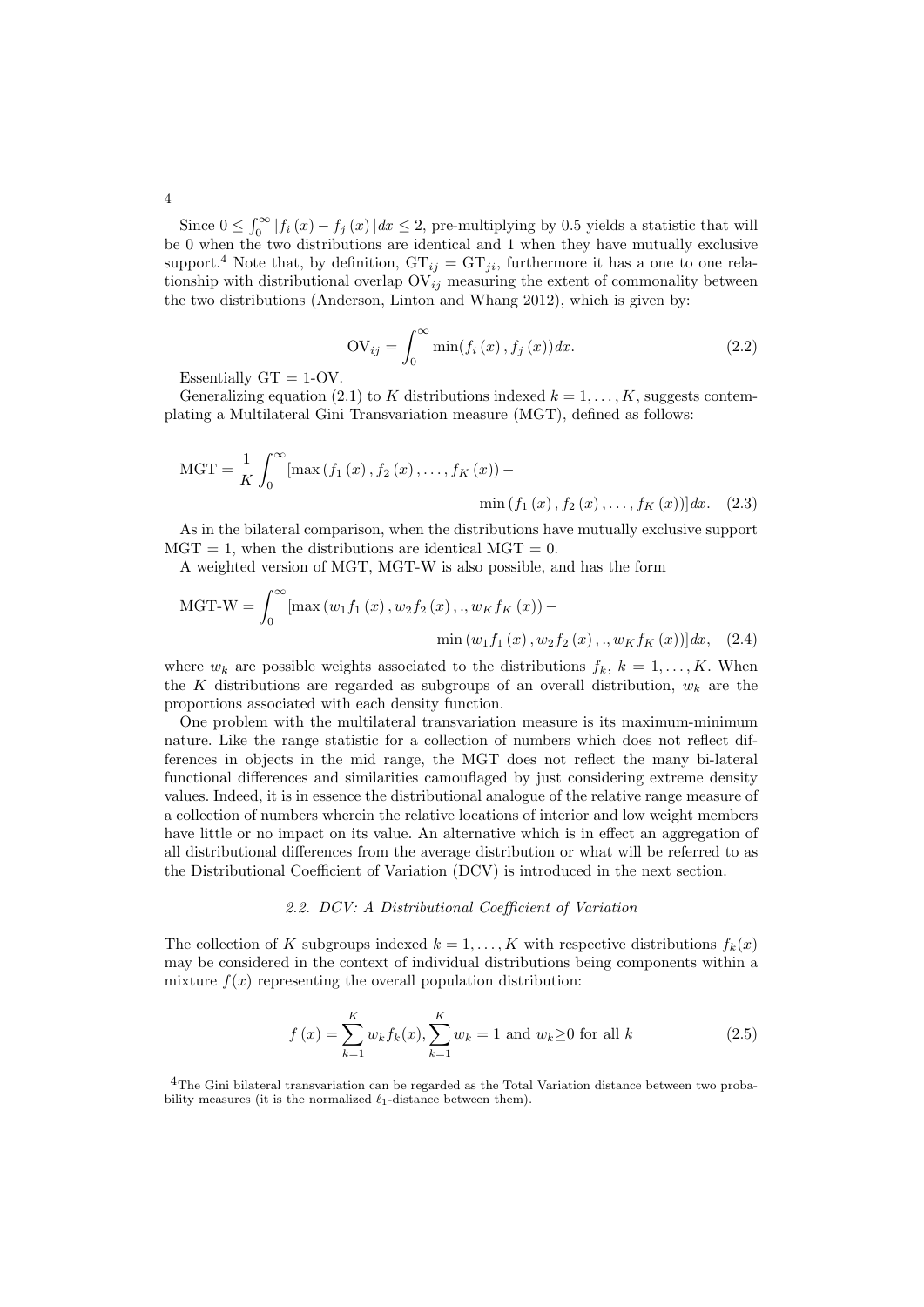where  $w_k$  are weights reflecting the importance of the component within the population. So, for example,  $f(x)$  may refer to a societal income distribution with  $f_k(x)$  being the income distribution of the k-th constituency and  $w_k$  its relative population size. Alternatively, from a representative agent or treatment effect perspective, the distributions describing outcomes of particular groups could be compared directly, without reference to their relative importance in the collection, in which case  $w_k$  would be set to  $1/K$  for all k. Indeed, from a policy application perspective, there is no reason why  $f(x)$  should not be defined for policy purposes as some "target" distribution that constituencies should aspire to so that DCV provides a measure of the extent to which the policy has not been achieved.

 $\mathrm{OV}_{ko}$ , the distributional overlap between the k'th subgroup distribution and the overall mixture is such that:

$$
OV_{ko} = \int_0^\infty \min\left(f_k(x), f(x)\right) dx\tag{2.6}
$$

The corresponding subgroup/overall transvariation is related to the overlap measure as follows:  $GT_{ko} = 1 - OV_{ko}$ . Then DCV, the weighted average of subgroup-overall distribution transvariations, may then be written as:

$$
DCV = \frac{1}{(1 - \sum_{k=1}^{K} w_k^2)} \sum_{k=1}^{K} w_k GT_{ko} = \frac{1}{(1 - \sum_{k=1}^{K} w_k^2)} \sum_{k=1}^{K} w_k (1 - OV_{ko}).
$$
 (2.7)

Note that when subgroup distributions are identical they will be identical to their weighted sum so that  $GT_{ko} = 0$  for all k and DCV=0. When the subgroups have mutually exclusive support  $GT_{ko} = 1 - w_k$  so that DCV=1.

As with the Sen (1995) and Yitzhaki (2003) critiques of mean deviation measures, DCV still does not reflect the full panoply of distributional differences between groups. However a "Distributional" Gini Coefficient will.

### 2.3. DisGini: The "Distributional" Gini Coefficient

To fully explore distributional differences consider instead:

$$
\text{DisGini} = \frac{1}{\varphi} \sum_{i=1}^{K} \sum_{j=1}^{K} 0.5 \int_0^{\infty} w_i w_j |f_i(x) - f_j(x)| dx = \frac{1}{\varphi} \sum_{i=1}^{K} \sum_{j=1}^{K} w_i w_j \text{GT}_{ij} \tag{2.8}
$$

Where  $\varphi$  is a scaling parameter. Note the term  $\int_0^\infty w_i w_j |f_i(x) - f_j(x)| dx$  may be written as " $w_i w_j 2GT_{i,j}$ " which is twice Gini's Transvariation of sub distributions  $f_i(x)$ and  $f_i(x)$ , multiplied by the product of the respective population shares. Given the relationship  $(2.2)$  between GT and the overlap measure OV,  $(2.8)$  may be written as:

DisGini = 
$$
\frac{1}{\varphi} \sum_{i=1}^{K} \sum_{j=1}^{K} w_i w_j (1 - \text{OV}_{ij})
$$

Which, letting c be a K element column vector of ones, may be written in matrix form: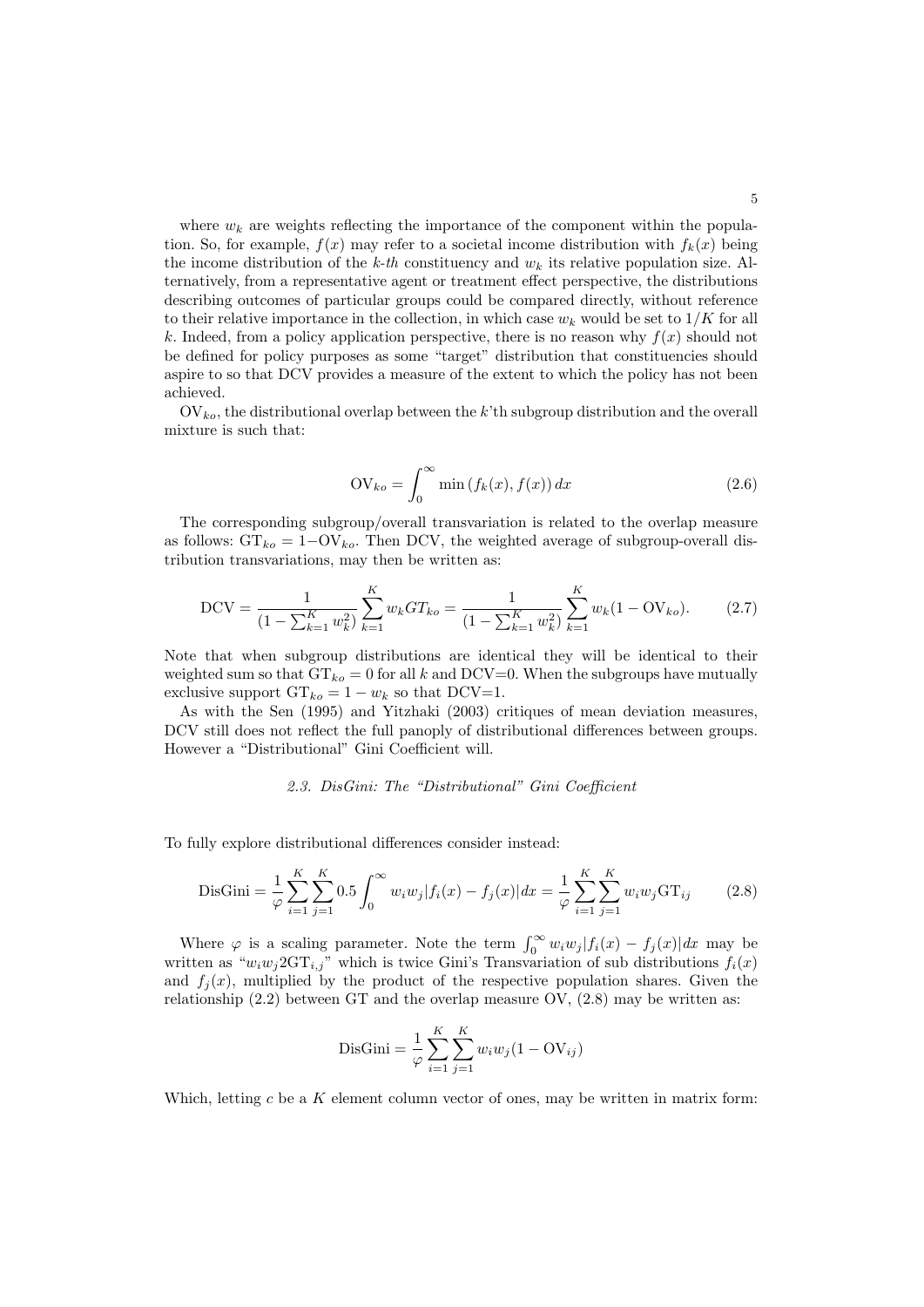$$
\frac{1}{\varphi}c'\begin{bmatrix} 0 & w_1w_2(1 - OV_{12}) & \dots & w_1w_K(1 - OV_{1K}) \\ w_2w_1(1 - OV_{21}) & 0 & \dots & w_2w_K(1 - OV_{2K}) \\ \vdots & \vdots & \ddots & \vdots \\ w_Kw_1(1 - OV_{K1}) & w_Kw_2(1 - OV_{K2}) & \dots & 0 \end{bmatrix}c
$$
(2.9)

Consider a typical element  $w_i w_j (1 - \mathrm{OV}_{ij})$ , when  $i = j$  the element will be zero, also when  $f_i(x) = f_i(x)$  for all x (i.e. subgroups i and j have identical distributions), the term will be 0. It follows that when all subgroups have identical distributions, expression  $(2.9)$ will be 0 since all of the elements are non-negative this will constitute a lower bound for DisGini.

Now consider the situation where all of the respective subgroup income distributions have mutually exclusive support, i.e. the subgroups are completely segmented so that for all  $i \neq j$  and a given  $x, f_i(x) \geq 0 \Rightarrow f_j(x) = 0$  and  $f_j(x) \geq 0 \Rightarrow f_i(x) = 0$ . This corresponds to the mixture distribution situation where there is no distributional overlap between any constituency pairing, thus Gini's Transvariation would be at a maximum value of 1.

In this case (2.8) may be written:

$$
\frac{1}{\varphi}c'\begin{bmatrix}0 & w_1w_2 & \dots & w_1w_K\\ w_2w_1 & 0 & \dots & w_2w_K\\ \vdots & \vdots & \ddots & \vdots\\ w_Kw_1 & w_Kw_2 & \dots & 0\end{bmatrix}c = \frac{1}{\varphi}\sum_{k=1}^K w_k(1-w_k) = \frac{1-\sum_{k=1}^K w_k^2}{\varphi}
$$

If the scaling parameter  $\varphi$  is set to  $(1 - \sum_{k=1}^{K} w_k^2)$  then DisGini will always fall in the interval [0,1] and be equal to 1 when there is complete distributional inequality in terms of complete segmentation of the constituency distributions. It follows that DisGini may finally be written as:

$$
\text{DisGini} = \frac{1}{(1 - \sum_{k=1}^{K} w_k^2)} \sum_{i=1}^{K} \sum_{j=1}^{K} w_i w_j (1 - \text{OV}_{ij}) = \frac{1}{(1 - \sum_{k=1}^{K} w_k^2)} \sum_{i=1}^{K} \sum_{j=1}^{K} w_i w_j \text{GT}_{ij}.
$$
\n(2.10)

If comparison of the distributions without subgroup weighting is desired, as in the aforementioned representative agent type scenarios, simply set  $w_i = \frac{1}{K}$  for all  $i = 1, ..., K$ .

By noting that the Transvariation and Overlap of two multivariate distributions is given by:

$$
\int \sum |f(x,y) - g(x,y)| dx \text{ and } \int \sum \min(f(x,y) - g(x,y)) dx
$$

respectively, where integration is over all continuous variables  $x$  and summation is over all discrete variables  $y$ , the foregoing formulae are readily extended to multivariate situations. Furthermore, by replacing  $f_i(x)$  with  $F_i^h(x)$  where  $F_i^h(x) = \int_0^x F_i^{(h-1)}(z) dz$ in (2.3), (2.7) or (2.8) and adjusting the normalizing parameter accordingly, multilateral variation of higher order integrals of distribution functions could be contemplated reflecting the classic stochastic dominance criteria for more restrictive wellbeing structures (see Anderson, Post and Whang, 2020). All of which are matters for future research.

These indices provide a complete ordering of collections of distributions with respect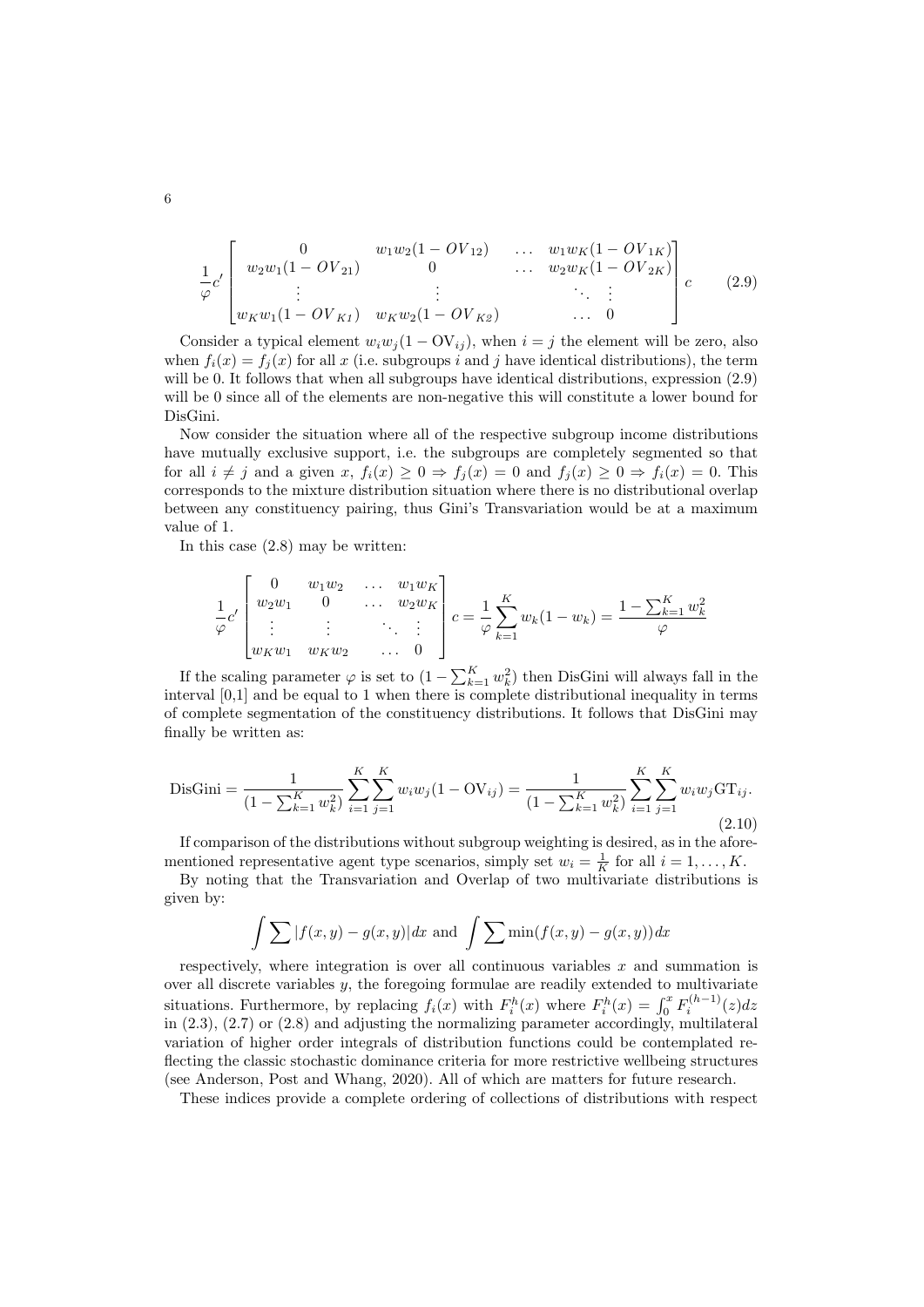to their differentness, as such they can be shown to satisfy some popular axioms in the inequality literature (Sen, 1995). When applied to the groups as subjects Anonymity, Scale and Translation Invariance, Normalization and Replication Invariance axioms are all satisfied by these indices. When sub-distributions are posited to be the atomistic equivalents of the sub-distributions employed in Duclos, Esteban and Ray (2004) and subjected to the same transformations, they comply with the polarization axioms posed therein.

It should also be noted that although the Gini coefficient has problems with negative values (see Manero 2017), the discussion was confined to distributions defined on the positive orthant. However, the measures proposed here are not subject to this difficulty and are well defined on all support types.

Finally, it is of interest to understand how the DisGini coefficient is affected by the expansion of the number of groups under consideration, Appendix A demonstrates that DisGini will increase or diminish as it is exceeded by or exceeds the weighted sum of the new group's transvariations with respect to the existing groups in the analysis.

## 3. ESTIMATION AND DISTRIBUTION THEORY

## 3.1. Estimation and standard errors of MGT

Non-parametric estimation of MGT facilitates analysis of the collection of distributions over their full range revealing the extent of their similarity and differentness without reliance on the limited purview of summary statistics or visual perceptions.

In the case of discrete and categorical variables, estimation of category membership probabilities and their sampling distributions is straightforward following Rao (1973). Suppose there are C categories  $\Gamma_c$  indexed  $c = 1, \ldots, C$  with a C vector of category membership probabilities p with typical element  $p_c$  and let x be an T vector of independent observations with typical element  $x_i$  so that  $p_c = \Pr(x_i \in \Gamma_c)$ . Then,  $\hat{p}_c$ , the estimate of  $p_c$ , may be obtained by letting  $z_{i,c} = 1$  when  $x_i \in \Gamma_c$  and 0 otherwise, so  $\widehat{p}_{c,k} = \frac{1}{T} \sum_{i=1}^{T} z_{i,c}$ . In this case the vector  $\widehat{p}$  is asymptotically normal with large sample variance equal to  $1/T$  times  $V = diag(p_1, \ldots, p_C) - pp'$ . We then let

$$
\widehat{\theta}_{KT} = \frac{1}{K} \sum_{c=1}^{C} (\max \{\hat{p}_{c,1}, \hat{p}_{c,2}, \dots, \hat{p}_{c,K}\} - \min \{\hat{p}_{c,1}, \hat{p}_{c,2}, \dots, \hat{p}_{c,K}\}).
$$

We present now the estimator for the case where  $X_k$  are continuously distributed with Lebesgue density  $f_k, k = 1, ..., K$ , with common support R. Suppose that we observe independent random samples from the  $k^{th}$  population  $X_{kt}$ ,  $t = 1, \ldots, T_k$ . We define the kernel estimates:

$$
\widehat{f}_k(x) = \frac{1}{T_k} \sum_{h=1}^{T_k} \mathbb{K}_b(x - X_{k,h}), \quad k = 1, ..., K,
$$
\n(3.11)

where K is a (potentially d dimensioned multivariate) kernel with  $\mathbb{K}_b(.) = \mathbb{K}(./b)/b^d$ , where  $b$  is a positive bandwidth sequence. We then estimate the unweighted multilateral transvariation index  $\theta_K = MGT$  defined above,

$$
\widehat{\theta}_{KT} = \frac{1}{K} \left( \int \max \left\{ \widehat{f}_1 \left( x \right), \widehat{f}_2 \left( x \right), \ldots, \widehat{f}_K \left( x \right) \right\} dx - \int \min \left( \widehat{f}_1 \left( x \right), \widehat{f}_2 \left( x \right), \ldots, \widehat{f}_K \left( x \right) \right) dx \right).
$$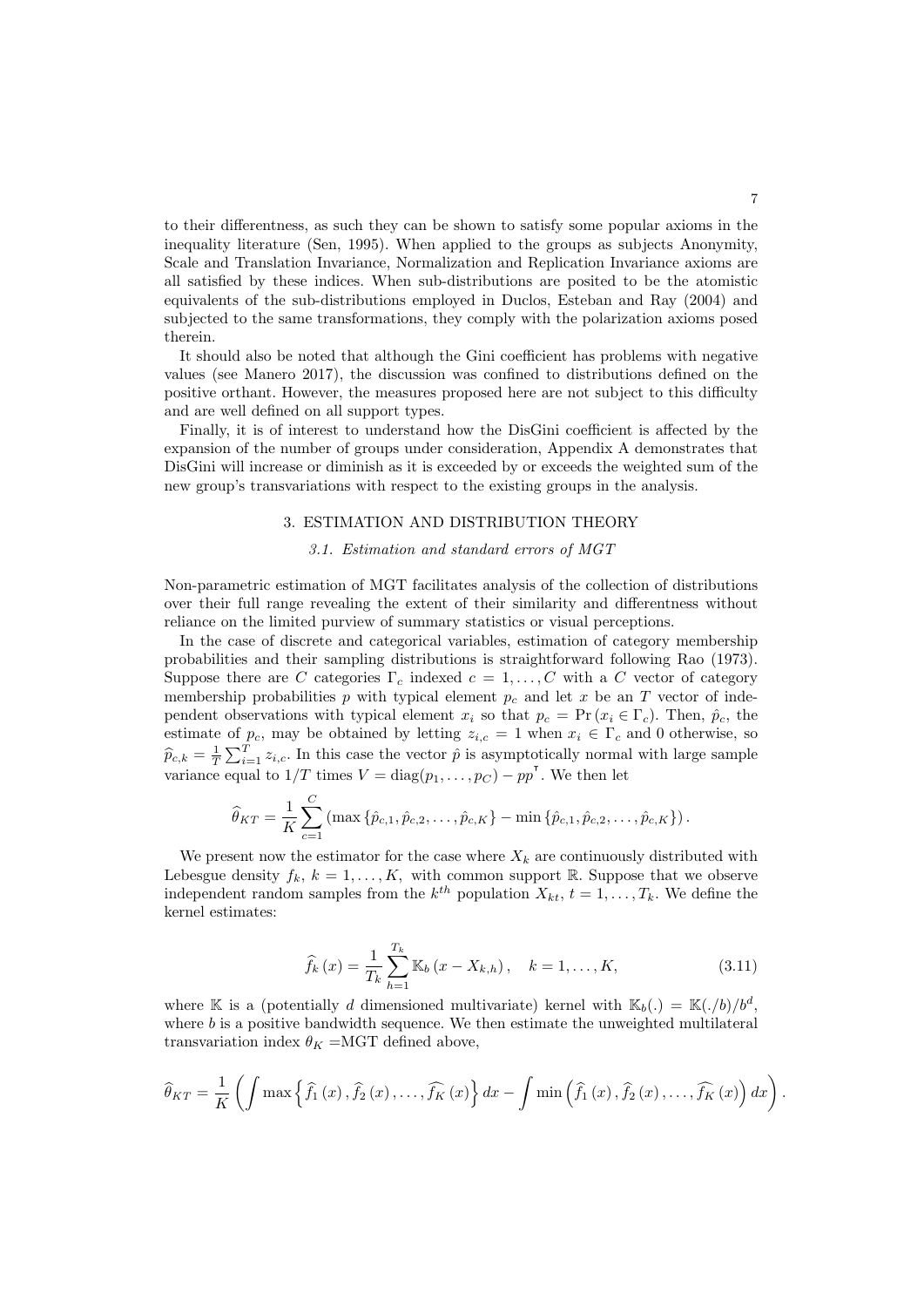The integral is computed by numerical quadrature routines.

The theory for  $\hat{\theta}_{KT}$  follows closely the analysis in Anderson, Linton and Whang (2012). We present the theory for the case where the contact sets

$$
C_{i,j} = \{x \in \mathbb{R}^d : f_i(x) = f_j(x) > 0\},\,
$$

all have Lebesgue measure zero. In practice, this is perhaps the most useful case. The main case where the contact set is not of measure zero is the case where the densities are equal, which is a hypothesis of interest; however, in that case there are other tests available. For simplicity of presentation we suppose that  $T_k = T$  for  $k = 1, ..., K$ .

Let  $\lambda = (\lambda_1, \ldots, \lambda_d)^\top$  denote a vector of nonnegative integer constants. For such vector, we define  $|\lambda| = \sum_{i=1}^d \lambda_i$  and, for any function  $h(x) : \mathbb{R}^d \to \mathbb{R}, D^{\lambda}h(x) =$  $\frac{\partial^{|\lambda|}}{\partial x_1^{\lambda_1} \cdots \partial x_d^{\lambda_d}}(h(x))$ , where  $x = (x_1, \ldots, x_d)^\top$  and  $x^\lambda = \prod_{i=1}^d$  $j=1$  $x_j^{\lambda_j}$ .

**ASSUMPTIONS** 

(A1) K is a sth order kernel function having support in the closed ball of radius 1/2 centered at zero, symmetric around zero, integrates to 1, and s-times continuously differentiable on the interior of its support, where s is an integer that satisfies  $s > d$ .

(A2) The densities  $f_k, k = 1, \ldots, K$  are strictly positive, bounded and absolutely continuous with respect to Lebesgue measure and s-times continuously differentiable with uniformly bounded derivatives. (ii) For all  $\lambda \in \mathbb{N}^d$  with  $0 \leq |\lambda| \leq s$ ,  $\int |D^{\lambda} f_k(x)| dx < \infty$ ,  $k=1,\ldots,K$ .

(A3) The bandwidth satisfies: (i)  $nb^{2s} \rightarrow 0$ , (ii)  $nb^{2d} \rightarrow \infty$  and (iii)  $nb^d / (\log n) \rightarrow \infty$ . (A4)  $\{X_{ki} : i \geq 1, k = 1, ..., K\}$  are i.i.d. with support  $\mathbb{R}^d \times \cdots \times \mathbb{R}^d$ . Define the sets  $CK_{i,*}$  and  $CK^{i,*}$ :

$$
CK_{i,*} = \{x : f_i(x) < f_j(x), \text{ for all } j = 1, \dots, K, j \neq i\}
$$
\n
$$
CK^{i,*} = \{x : f_i(x) > f_j(x), \text{ for all } j = 1, \dots, K, j \neq i\}.
$$

Let  $p_{kU} = \Pr(X_k \in CK^{i,*})$  and  $p_{kL} = \Pr(X_k \in CK_{i,*})$ , and note that  $CK_{i,*} \cap CK^{i,*} =$  $\emptyset$  so that  $p_{kUL} = \Pr(X_k \in CK^{i,*} \cap CK_{i,*}) = 0$ , and define the positive scalar

$$
v_{KT} = \frac{1}{K^2} \sum_{k=1}^{K} \{p_{kU} (1 - p_{kU}) + p_{kL} (1 - p_{kL}) + 2p_{kU} p_{kL}\}.
$$

THEOREM 1. Suppose that Assumptions A1-A4 hold. Then, we have:

$$
\sqrt{T}\left(\widehat{\theta}_{KT} - \theta_{KT}\right) \Longrightarrow N(0, v_{KT}).
$$

The limiting variance can be consistently estimated by

$$
\widehat{v}_{KT} = \frac{1}{K^2} \frac{1}{T} \sum_{k=1}^{K} \{ \widehat{p_{kU}} \left( 1 - \widehat{p_{kU}} \right) + \widehat{p_{kL}} \left( 1 - \widehat{p_{kL}} \right) + 2 \widehat{p_{kU} \widehat{p_{kL}}} \}.
$$

We may construct a 1 –  $\alpha$  asymptotic coverage confidence interval for  $\theta_{KT}$  as  $\hat{\theta}_{KT}$   $\pm$  $z_{\alpha/2}\sqrt{\widehat{v}_{KT}/T}.$ <br>The distribution

The distributional properties of MGTW can be derived as above by working with  $w_k \hat{f}_k(x)$  in place of  $\hat{f}_k(x)$  and modifying  $g_{KT}(K)$  accordingly as in (2.4).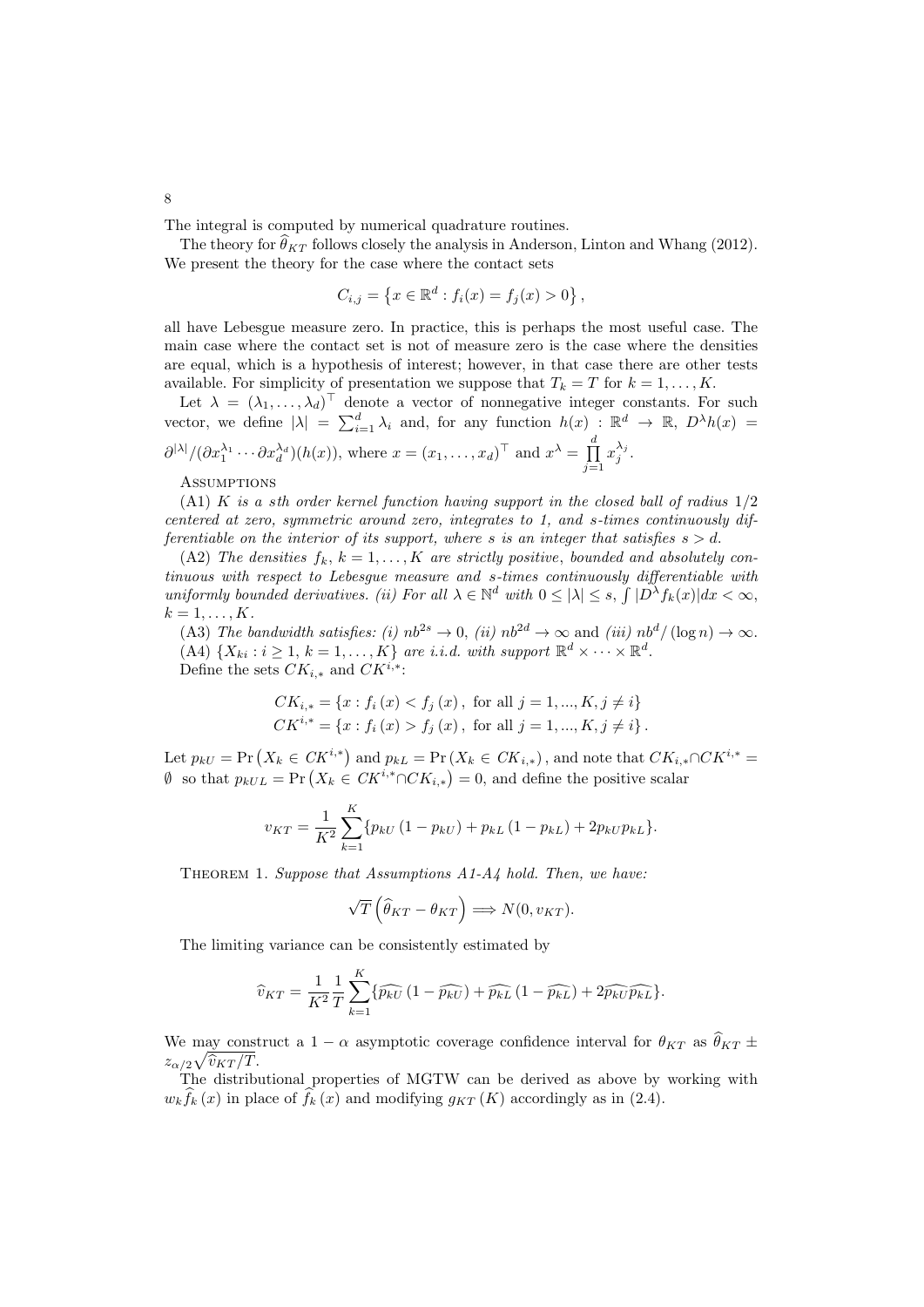As the weighted average of  $K$  subgroup distribution - overall distribution transvariations, the Distributional Coefficient of Variation (DCV) can be estimated as:

$$
\widehat{\theta}_{DCV} = \frac{1}{(1 - \sum_{k=1}^{K} w_k^2)} \sum_{k=1}^{K} w_k \left\{ 1 - \int_a^b \min\left(\widehat{f}_k(x), \widehat{f}(x)\right) dx \right\},\tag{3.12}
$$

where  $f_k(x)$  are kernel estimates of  $f_k(x)$ ,  $k = 1, ..., K$ ,  $w_k$ 's are known weights, and  $\widehat{f}(x)$  is the kernel estimate of the overall distribution  $f(x) = \sum_{k=1}^{K} w_k f_k(x), \sum_{k=1}^{K} w_k =$ 1 and  $w_k \geq 0$  for all k (or it could be some pre-specified overall target distribution).

Maintaining the assumptions of the previous MGT analysis, in this case define the sets  $CK_{k,O}$  and  $CK^{k,O}$ :

$$
CK_{k,O} = \{x : f_k(x) < f(x)\}, \, k = 1, \ldots, K
$$
\n
$$
CK^{k,O} = \{x : f_k(x) > f(x)\}, \, k = 1, \ldots, K.
$$

Let  $p_{kU} = \Pr(X_k \in \mathbb{C}K^{k,O})$  and  $p_{kL} = \Pr(X_k \in \mathbb{C}K_{k,O})$ , and define the positive scalar

$$
v_{DCV} = \frac{1}{(1 - \sum_{k=1}^{K} w_k^2)^2} \sum_{k=1}^{K} w_k^2 (p_{kU} (1 - p_{kU}) + p_{kL} (1 - p_{kL}) + 2p_{kU} p_{kL}).
$$

Then in a similar fashion to Theorem 1 above, it may be shown that:

$$
\sqrt{T}\left(\widehat{\theta}_{DCV} - \theta_{DCV}\right) \Longrightarrow N(0, v_{DCV}).
$$

The limiting variance can be estimated and the asymptotic coverage confidence interval can be computed as above. The representative agent (equally weighted) case can be considered by setting  $w_k = 1/K$  for all k.

#### 3.3. Estimation and standard errors of DisGini

We estimate the Distributional Gini Index (DisGini or  $DG$ ) over K distributions by:

$$
\widehat{\theta}_{DG} = \frac{1}{(1 - \sum_{k=1}^{K} w_k^2)} \sum_{i=1}^{K} \sum_{j=1}^{K} w_i w_j \left\{ 1 - \int_a^b \min\left(\widehat{f}_i(x), \widehat{f}_j(x)\right) dx \right\},\tag{3.13}
$$

where  $f_k(x)$  are kernel estimates of  $f_k(x)$ ,  $k = 1, ..., K$ , and the  $w_k$ 's are known weights. Define the pairwise sets  $C_{i,j}$   $i, j = 1, ..., K$   $i \neq j$  as:

$$
C_{i,j} = \{x : f_i(x) < f_j(x)\}
$$

and let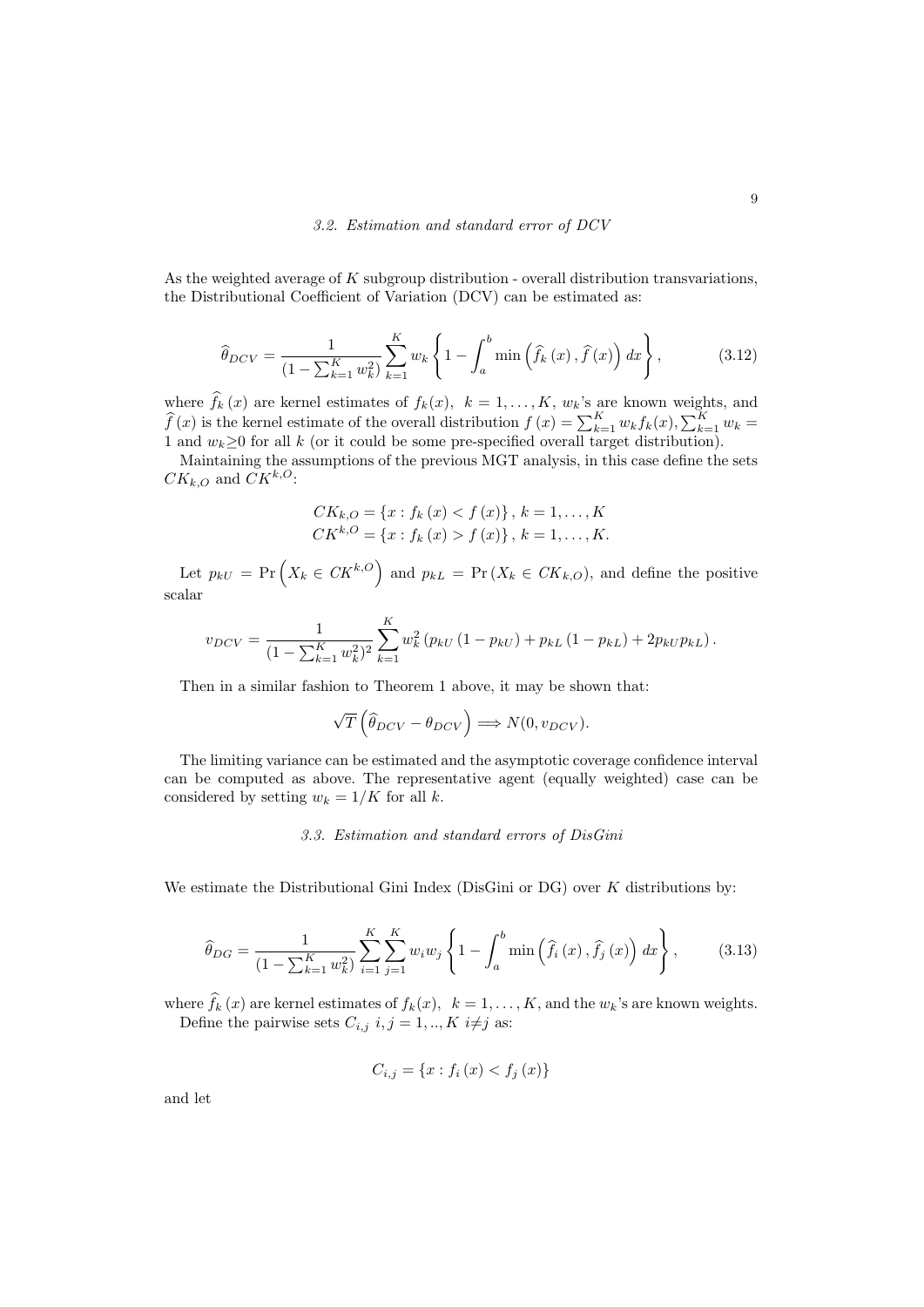$$
v_{DG} = \sum_{i=1}^{K} \sum_{j>i} w_i^2 w_j^2 \left( \Pr(X_i \in C_{ij}) - \Pr(X_i \in C_{ij})^2 \right) +
$$
  
+ 
$$
2 \sum_{i=1}^{K} \sum_{j>i} \sum_{k>j>i} w_i^2 w_j w_k \left( \Pr(X_i \in C_{ij} \cap C_{ik}) - \Pr(X_i \in C_{ij}) \Pr(X_i \in C_{ik}) \right).
$$

THEOREM 2. Suppose that Assumptions  $A1-A$ 4 hold. Then, we have:

$$
\sqrt{T}\left(\widehat{\theta}_{DG} - \theta_{DG}\right) \Longrightarrow N(0, v_{DG}).
$$

The limiting variance may be consistently estimated by replacing the population quantities by their sample analogues.

### 4. AN EMPIRICAL EXAMPLE

### 4.1. Household income distributions in the Eurozone

The efficacy of the new techniques is first illustrated in a study of the 21st century evolution of household income inequality in the Eurozone. Milanovic (2011) noted that growing divergence between constituencies within a federation can be a catalyst for the deterioration of its cohesion and the recent rise of economic nationalism in Europe has given cause for concern regarding the European Unions coherence (Krastev 2014, Webber 2018, Lindberg 2019). Formed to promote commonality of wellbeing among its constituents, there is interest in seeing whether the European nations household income distributions are converging. The growth and convergence literature suggests that variation of average incomes across constituencies is of interest since it speaks directly to the question of whether the distribution of income across economies is becoming more or less equitable (Quah 1993). However, deterioration of cohesiveness has much to do with the extent to which economic wellbeing differs across constituencies, the sense in which such differences are perceived by agents within those constituencies and the relative importance of those constituencies. In this context, cohesiveness is more than just a matter of whether or not constituencies have similar average incomes, it is more a matter of whether or not they have common income distributions.

When member nations are equally unequal with relatively similar income levels and distributions, there is a commonality of situation among member constituents which promotes cohesion, whereas a more divisive and alienated situation arises when such inequalities and income levels are not so equally shared in a more segmented society. The cohesiveness of a union of economies is therefore related to the extent to which its respective nation income distributions are segmenting or converging. The new measures are employed to address these distinctions within nations in the Eurozone.

Viewed as an entity, the overall Eurozone household income distribution  $f(x)$  is a mixture of the household income distributions  $f_k(x) k = 1,..,K$  of its K constituent nations where the weights  $w_k$  correspond to relative population sizes (see equation 2.5).

Stochastic processes are frequently used to rationalize distributional structures and Gibrat's Law of Proportional Effects and some of its modifications (Gabaix 1999, Reed 2001) have been foundational in providing a theoretical rationale for expecting increasing income inequality. The Law posits that household incomes in subgroup  $k$  follow a stochastic process which, in its simplest form in period  $t$ , has the form:

10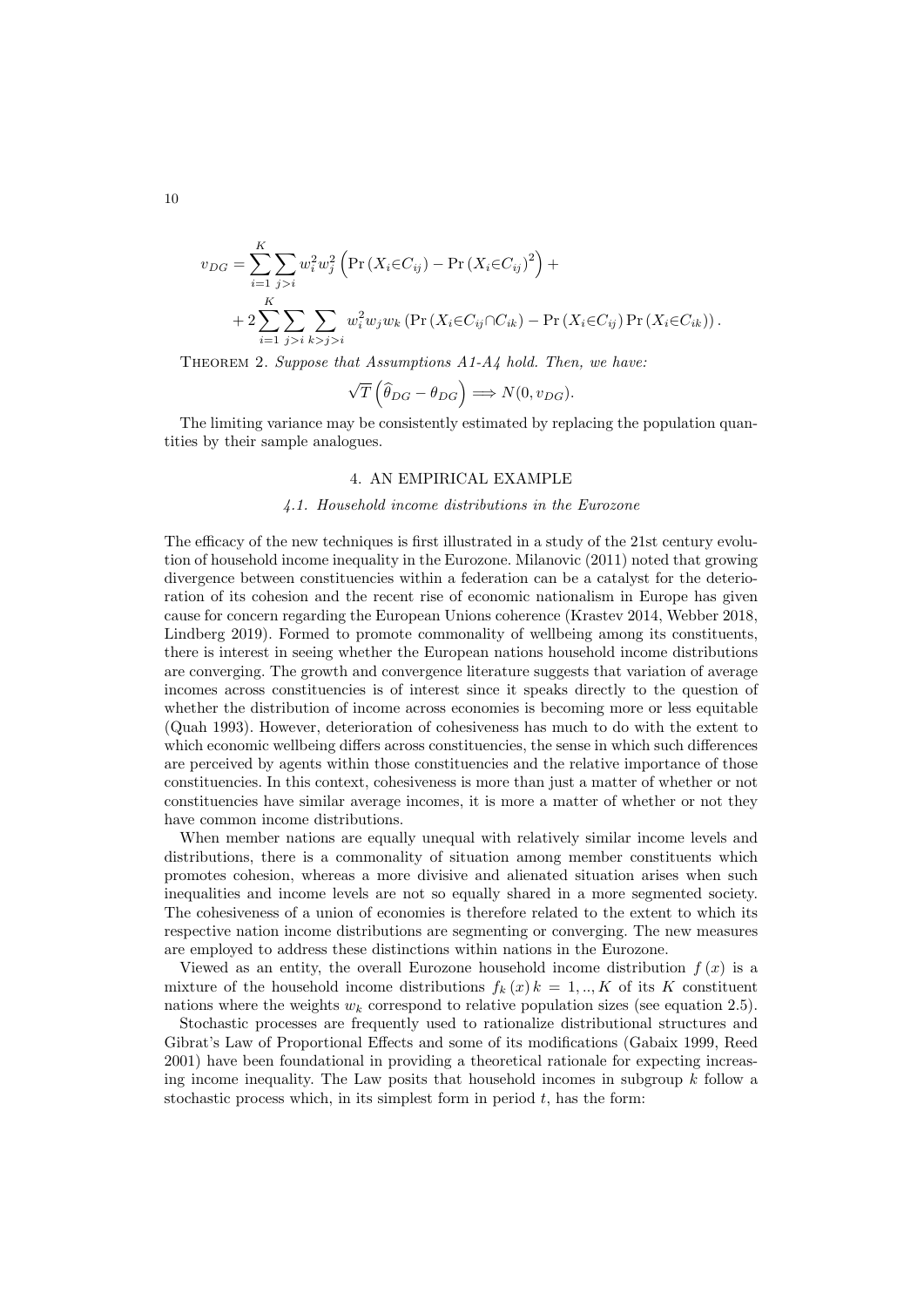$$
x_{k,t} = (1 + \delta_{k,t}) x_{k,t-1}
$$

where  $\delta_{k,t}$  is a random variable with mean  $\delta_k$  (which is small relative to one in absolute value) and variance  $\sigma_k^2$ . The law predicts that, given a starting value  $x_0$  and letting  $X =$  $\ln(x)$ , after T periods  $X_{kT}$  will have a mean equal to  $X_0 + T(\delta_k + 0.5\sigma_k^2)$  and variance equal to  $T\sigma_k^2$ , respectively i.e. log income variation that grows through time. Following Modigliani and Brumberg (1954), classical economic models of income (Hall 1978) use this idea to predict increasingly unequal income distributions (Battistin, Blundell, and Lewbel 2009, Blundell and Preston 1998, Browning and Lusardi 1996). When applied to the  $k = 1, \ldots, K$  constituent societies in the Eurozone, clearly different configurations of pairs  $(\delta_k, \sigma_k^2)$  for  $k = 1, ..., K$  will yield collections of distributions that could be converging or diverging, segmenting or increasingly overlapping, becoming more or less equal in distribution.

Multilateral comparisons, as presented in equations  $(2.4)$ ,  $(2.7)$ , and  $(2.8)$ , can be estimated using  $w_k = 1/K$  or  $w_k$  proportional to the population size of nation k. The first case resembles the unweighted inequality between nations in which each country is taken as the unit of observation, disregarding its size. This unweighted version of the measures can be construed as a representative agent model, recording the juxtaposition of nation income distributions directly without respect to their relative importance or impact in the overall income distribution. In the second case each country is weighted by its population. The unit of observation is then a person instead of a country. This weighted version gives insight into distributional differences of the Eurozone as an entity, with small populations given low weight and large populations high weight.

The data source is the European Union Survey on Income and Living Conditions (EU-SILC).<sup>5</sup> To analyze the evolution of the Euro area income distribution over time, four temporally equi-spaced waves, 2006, 2009, 2012 and 2015 were chosen. Since data for Malta are only available from the 2008 wave, this country is excluded from analysis leaving 18 Euro zone countries. Income is the total household net disposable annual income (in thousands Euro) obtained by aggregation of all income sources from all household members net of direct taxes and social contributions.<sup>6</sup> Assuming consumption economies of scale in cohabitation, incomes are age and size-adjusted using the modified-OECD equivalence scale. Given significant disparities in the cost of living between countries, the PPP index for the household final consumption expenditure is used to adjust household incomes.

As an entity, the Eurozone had overall household income Gini coefficients of 0.305, 0.313, 0.317, 0.335 for the years 2006, 2009, 2012 and 2015 respectively, suggesting ever increasing household income disparities in the area over the period.

In the light of concerns regarding European disintegration, questions arise as to the extent to which such inequalities are equally shared across its various nations, which prompts and investigation into the juxtaposition of the income distributions of the Eurozone's constituent nations.<sup>7</sup>

<sup>5</sup>Version estatCROS 2019ki9, released in May 2019. EU-SILC is a harmonized household-level survey that is a collection of annual national surveys of socio-economic conditions of individuals and households in EU countries.

 $6$ The income reference period refers to the previous year, consequently analysis with EU-SILC files actually refers to 2005-2014.

<sup>&</sup>lt;sup>7</sup>An alternative approach would consider a transnational decomposition based upon latent household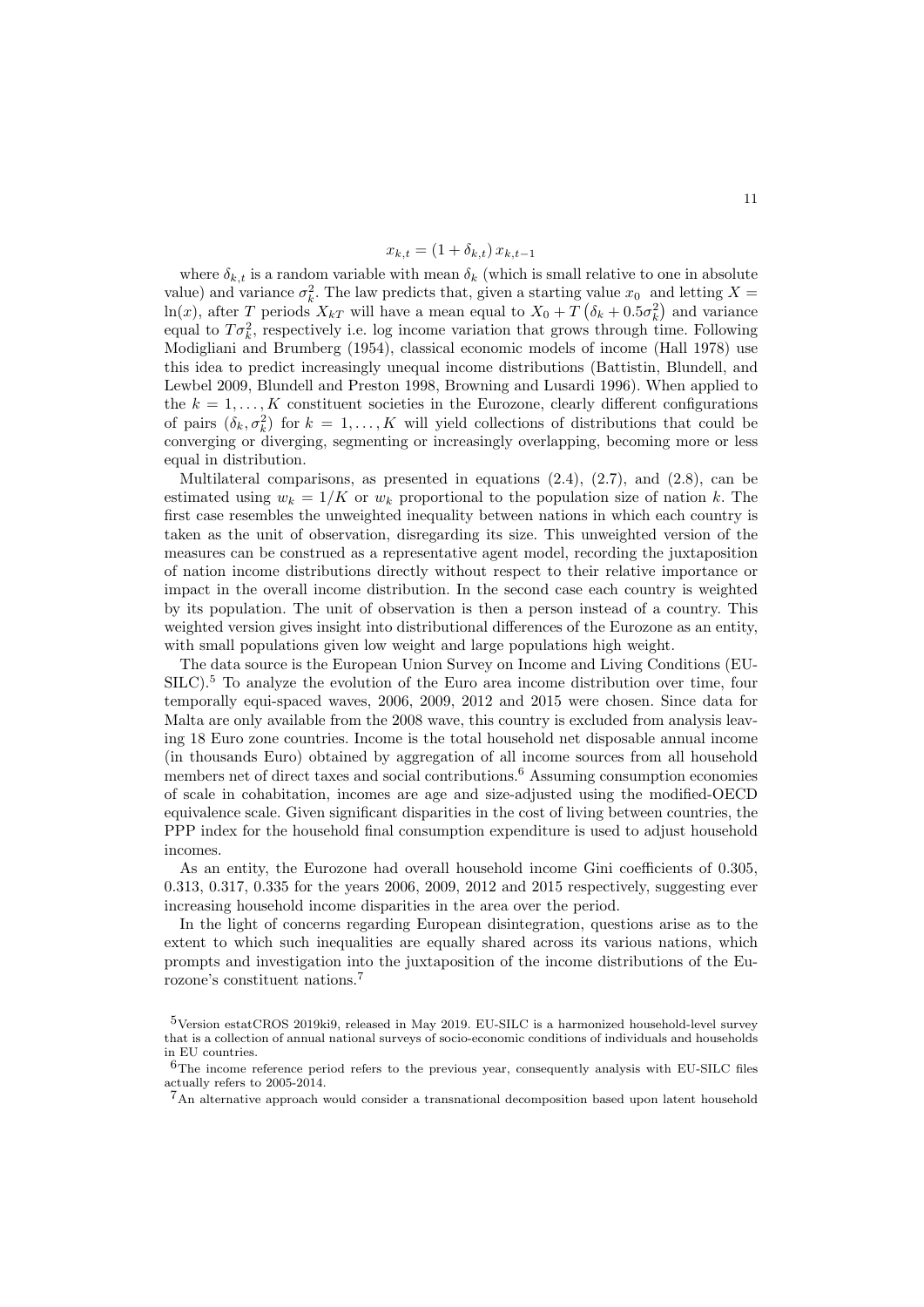Table 1 reports the unweighted Multilateral Gini Transvariation (MGT), the Distributional Coefficient of Variation (DCV), and the Distributional Gini Coefficient (DisGini). The income densities  $f_k(x)$  are kernel estimated using the Sheather and Jones (1991) bandwidth as smoothing parameter, and take into account the weighting scheme of the EU-SILC survey. The measures can yield insights into the progress of distributional inequalities over the era, tending toward 0 as distributions converge and tending toward 1 as they segment or diverge. All the unweighted indices record a decline over the whole period with respect to 2006. Thus, in a representative agent view of the world, similar to that pursued in the sigma convergence literature wherein nations are equally weighted (Quah, 1993), the multilateral results present significant evidence of nation income distribution convergence.

| Year     | MGT     | <b>DCV</b> | DisGini |
|----------|---------|------------|---------|
| 2006     | 0.135   | 0.270      | 0.386   |
|          | (0.004) | (0.001)    | (0.003) |
| 2009     | 0.111   | 0.226      | 0.341   |
|          | (0.004) | (0.001)    | (0.003) |
| 2012     | 0.106   | 0.234      | 0.326   |
|          | (0.003) | (0.001)    | (0.003) |
| $\,2015$ | 0.107   | 0.250      | 0.341   |
|          | (0.004) | (0.001)    | (0.003) |

Table 1. Unweighted MGT, DCV and DisGini coefficients - Nation group analysis.

Note: Asymptotic standard errors are in brackets.

Table 2 reports the weighted Multilateral Gini Transvariation (MGT-W), the Distributional Coefficient of Variation (DCV-W), and the Distributional Gini Coefficient (DisGini-W). Looking at the patterns under population-weighted version of the statistics quite different stories emerge. The population-weighted indices, after a slight dip in 2009, show a significant increase, indicating increasing distributional divergence in terms of increasingly segmented nations.

Taken together, the weighted and unweighted versions of the statistics reveal that lesser populated nations of the Eurozone are exhibiting a convergence pattern whereas nations with larger populations appear to be segmenting.

A further insight on the extent to which each country is converging to, or diverging from, the Eurozone norm is given by  $GT_{ko}$ ,  $k = 1,..K$ , the bilateral transvariations between each country  $k$  and the overall Eurozone distribution. These magnitudes can be visualized in a radar chart whose spokes are the respective country/overall distribution transvariations. Figure 1 reports the corresponding radar chart, a decomposed distributional coefficient of variation as it were.

The center of the chart corresponds to zero transvariation where all subgroups have identical distributions. The closer is a point on a nation's spoke to the periphery, the higher is the transvariation of that nation's income distribution with respect to the whole

income classes that transcend nation boundaries. These latent classes can be identified by a semiparametric mixture distribution analysis (see Anderson, Pittau, Zelli and Thomas 2018).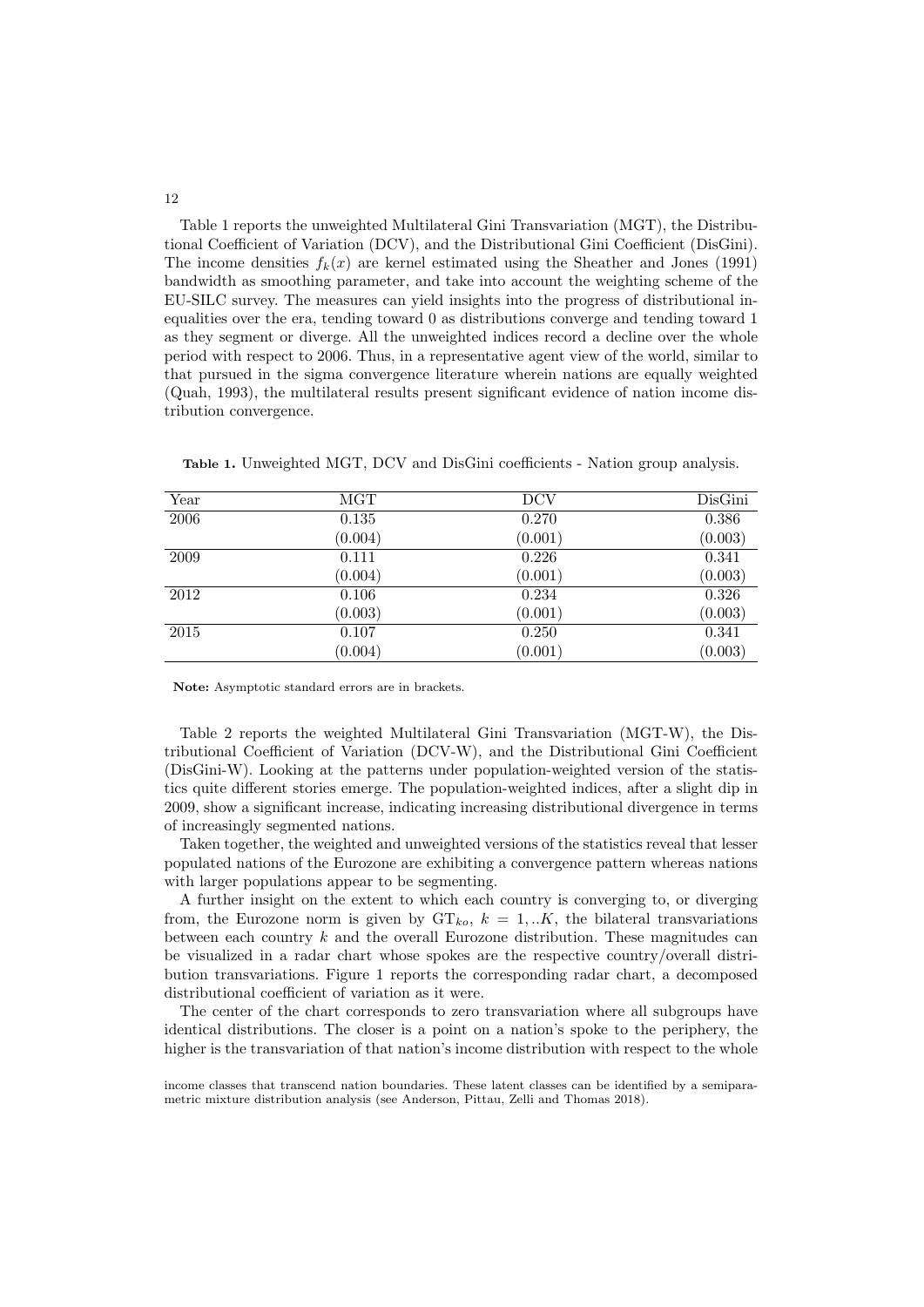| Year | MGT-W   | DCV-W   | $DisGini-W$ |
|------|---------|---------|-------------|
| 2006 | 0.291   | 0.107   | 0.237       |
|      | (0.005) | (0.002) | (0.003)     |
| 2009 | 0.279   | 0.103   | 0.222       |
|      | (0.005) | (0.002) | (0.003)     |
| 2012 | 0.323   | 0.135   | 0.282       |
|      | (0.005) | (0.002) | (0.003)     |
| 2015 | 0.349   | 0.173   | 0.361       |
|      | (0.005) | (0.002) | (0.003)     |

Table 2. Population weighted MGT, DCV and DisGini coefficients - Nation group analysis.

Note: Asymptotic standard errors are in brackets.

Eurozone distribution (a value equal to 1 means complete segmentation, i.e. the two distribution are far apart). The points have been colour coded by year, so that intuitively nations with green dots (year 2015) nearer the centre than black dots (year 2006) are converging to the Eurozone distribution over the observation period, whereas nations with green dots outside of the black dots are diverging from the Eurozone distribution.

The bilateral nation-overall transvariations range from 0.03 for Italy to 0.68 for Slovakia in the year 2006. The pattern of this bilateral index shows a process of convergence toward the EuroArea distribution for Eastern European countries (notably low population countries) and significant divergence from the Eurozone distribution for Spain, Finland, France and Greece. Figures in appendix show the evolution of the income distributions of constituent nations and their overlapping with respect to the Eurozone distribution in 2006 and in 2015.

Summing up, what emerges is a collection of distributions that result in a Eurozone with an increasingly unequal overall income distribution comprised of an increasingly similar (i.e. convergent) collection of unweighted distributions that, when population weighted, become divergent as a collection.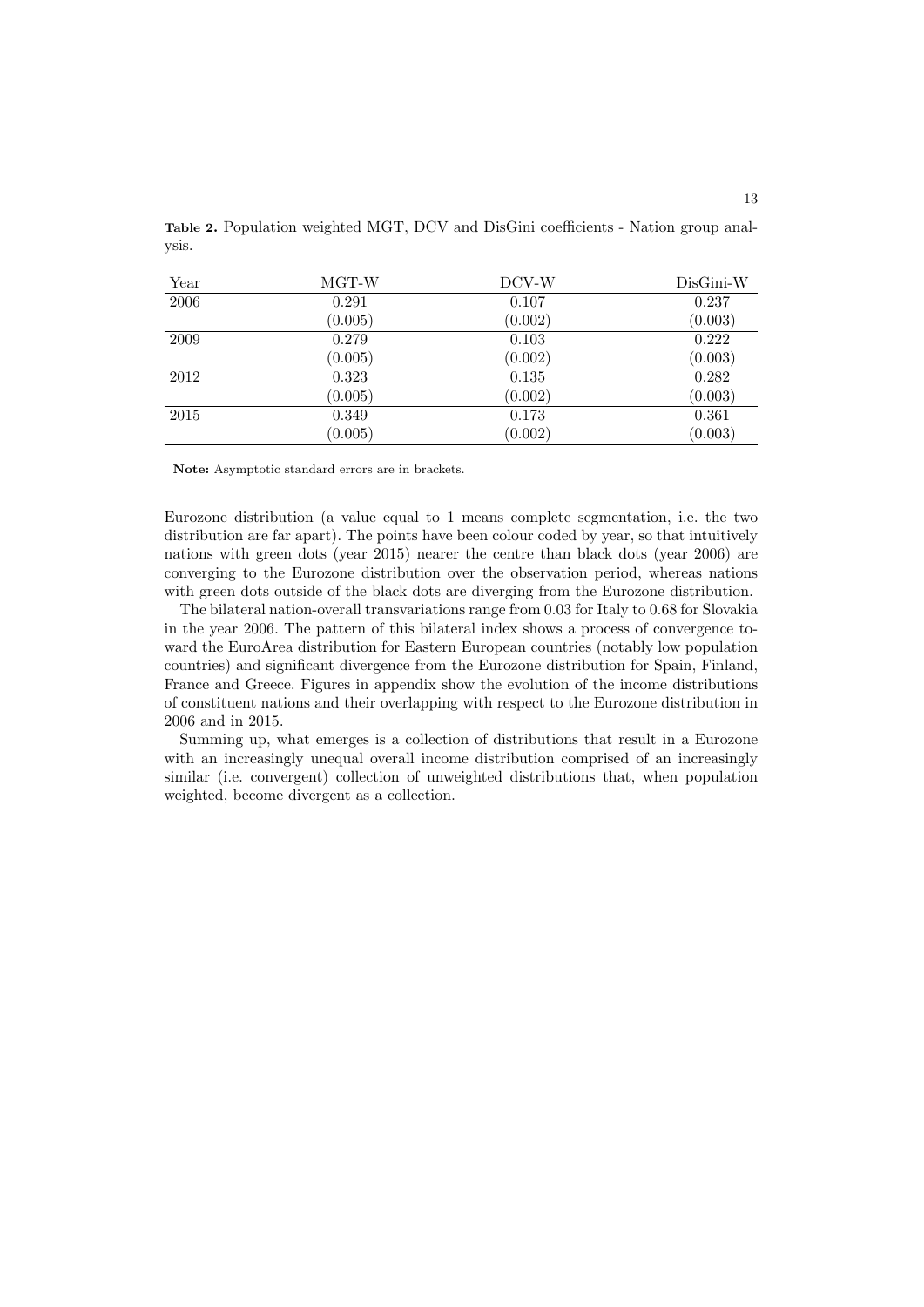

Figure 1. Radar chart of bilateral transvariation of each country with respect to Eurozone. The center of the wheel corresponds complete overlapping with the Eurozone distribution. Moving to the periphery reflects less commonality with the Eurozone. Countries are clockwise ordered starting with the largest positive difference between 2006 and 2015 (indicating convergence) and ending with the largest negative difference (indicating divergence).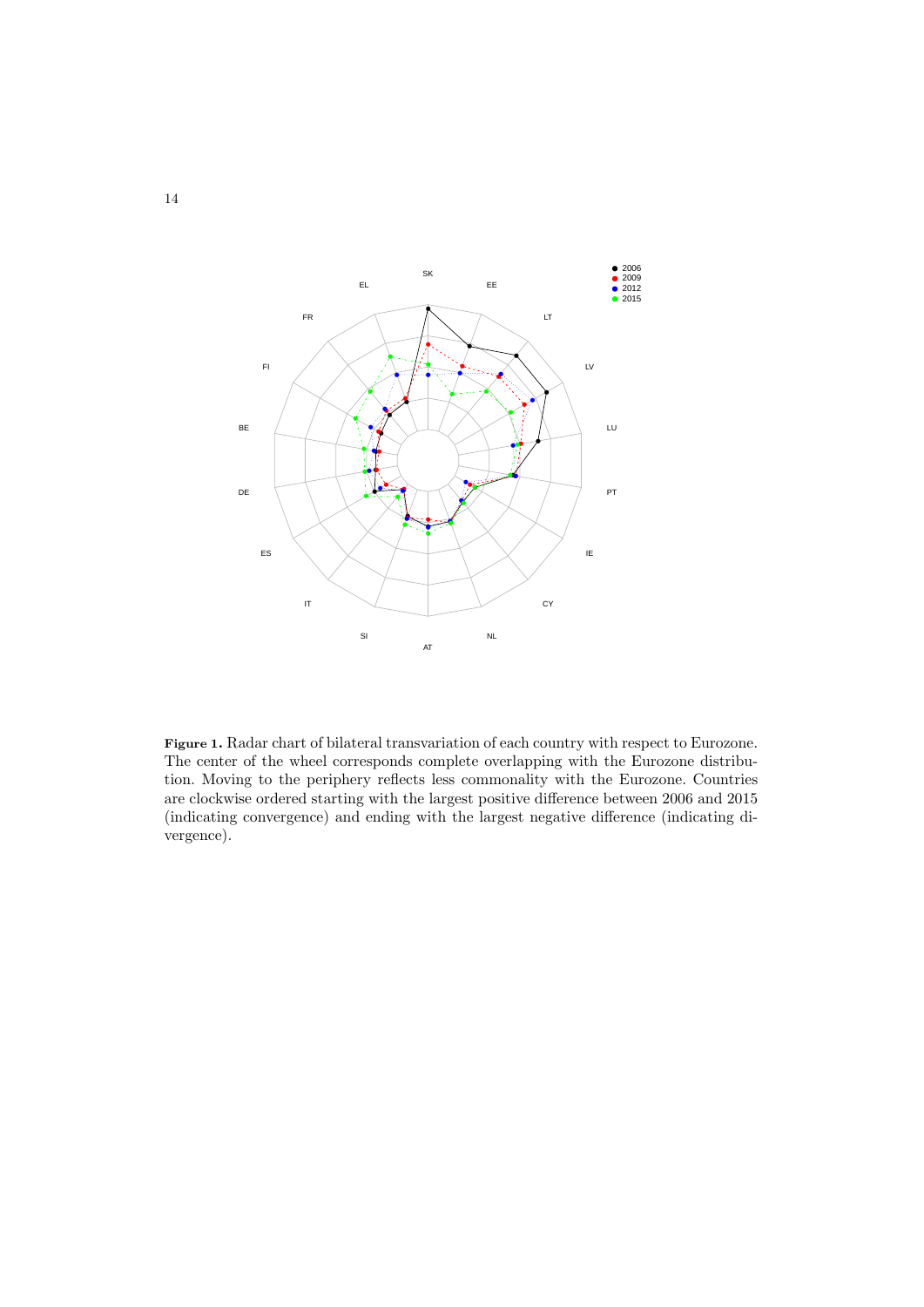#### 4.2. Health-income inequalities and the ageing process in China

To exemplify the use of DisGini in situations where only categorical data is available, age related inequalities in health and incomes in China are examined. The world wide prevalence of aging populations has stimulated interest in the aging process and its connection with wellbeing. For elderly populations, health, income and aging is inextricably interlinked. In this regard indeed, Anand (2004) argues that health should have primacy over consumption in the wellbeing calculus. Welfare programs, in providing support for the elderly and the poor especially in terms of their health outcomes, are also integral to the process. Given its aging population, its unprecedented economic growth and its recently developed welfare program Dibao, China is of particular interest in this respect. Anderson and Fu (2020) study health and income wellbeing in China's older population groups and the impact that Dibao may have had on them. The categorical nature of self reported health status presents a particular challenge in this regard with respect to quantifying wellbeing levels and inequalities, the Distributional Gini provides a solution.

Gao (2017) presents an extensive analysis of the impact of Dibao on work and welfare, and, along with Kakwani (2019), produces evidence of poor targeting, i.e. assistance does not always appear to be reaching those for which the program was defined. However, little has been done to examine the health - income inequalities and the impact that Dibao may have had on inequalities in those dimensions, especially with regard to the elderly.

Here, employing survey data drawn from the China Health and Retirement Longitudinal Study (CHARLS) 2013 follow up to a 2011 baseline study, age group based inequalities in health and incomes are examined. Groups based upon gender, urban/rural location, and Dibao recipient were established. Respondents who were at least 45 years of age were asked to categorize their health as poor, fair, good, very good, excellent and placed in income quintiles (adult equivalized incomes based upon the square root rule were used). The sample was partitioned into age groups 45-50, 50-60, 60-70 and over 70 with respective sample sizes of 1823, 5396, 4782 and 2872 yielding an overall sample size of 14873.

Two exercises were performed using the unweighted formulation which treats all groups equally which is as it should be in a representative agent situation which looks at the health and income inequality risks facing a randomly selected member from each group. One formulation separately identified Dibao recipients as a separate group within each category, the other formulation did not separately identify Dibao recipients<sup>8</sup> (see Table 3). What is observed as part of the aging process is significantly increasing inequality in the joint distribution of health and income in post retirement years. When Dibao recipients are separately identified, distributional inequalities increase uniformly across age groups which, from considerations regarding augmenting of groups in section ??, indicates inequalities suffered by those groups are on average even greater than those endured by non-Dibao recipients, suggesting that targeting may well not be as bad as has been claimed.

Of particular interest from an aging perspective is the radar chart (Figure 2) that shows

<sup>8</sup>The two formulations refer to the same sample. Initially individuals are stratified by four age class. For each age-class, in the first formulation individuals are grouped in four clusters based on their residential area (urban or rural) and their sex (male and female). In the second formulation, instead, for each ageclass the initial four groups are further split in Dibao recipients or not, a binary variable in the survey. The class shares of Dibao recipients (youngest to oldest) were respectively 0.0910, 0.0804, 0.1041 and 0.1496.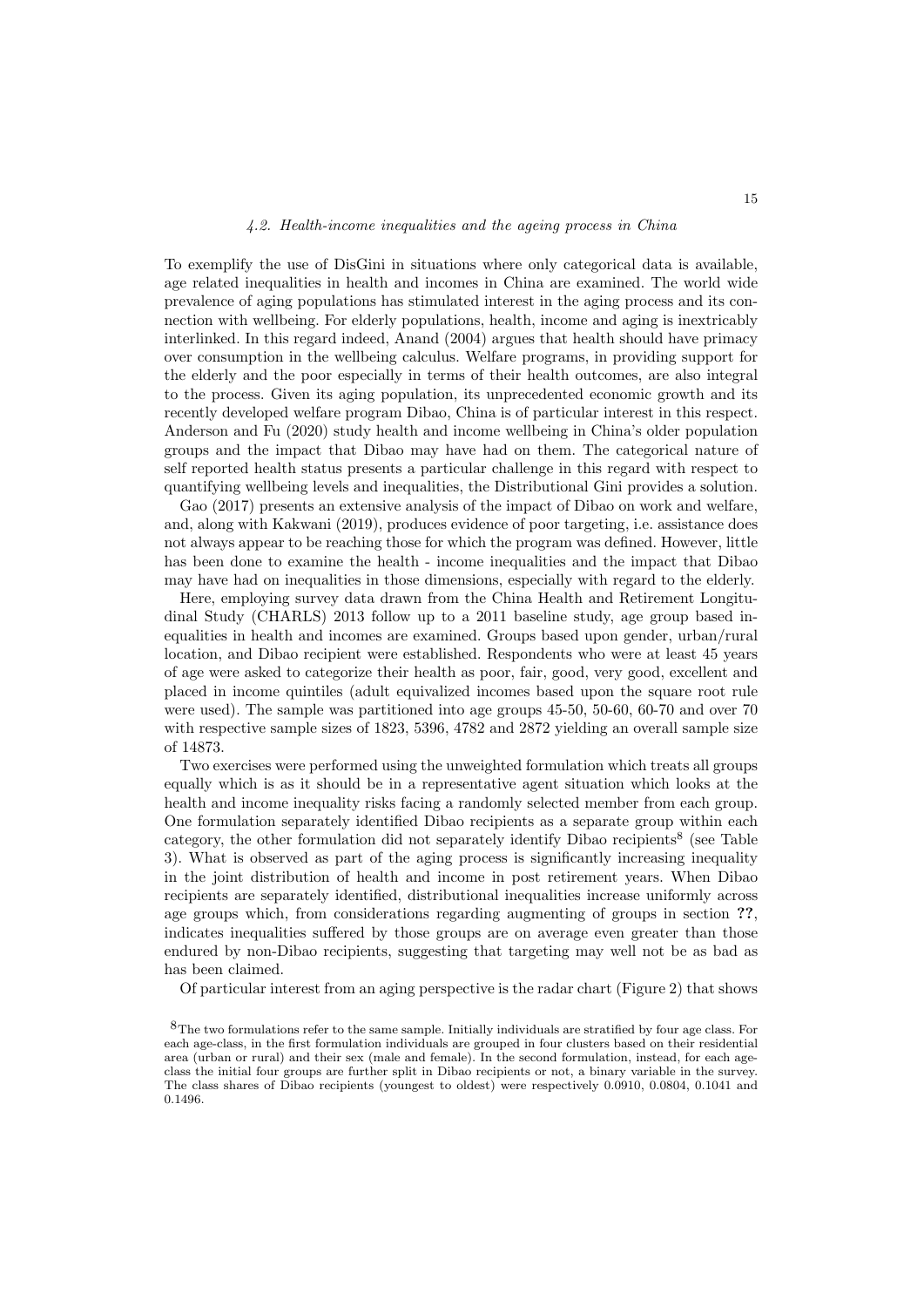| Age groups | DisGini                | DisGini           |
|------------|------------------------|-------------------|
|            | (Dibao Recipients)     | (Dibao Recipients |
|            | Separately Identified) | Not Identified)   |
| $45 - 50$  | 0.3645                 | 0.2170            |
|            | (0.0019)               | (0.0024)          |
| $50 - 60$  | 0.2625                 | 0.1890            |
|            | (0.0010)               | (0.0013)          |
| $60 - 70$  | 0.3145                 | 0.2839            |
|            | (0.0011)               | (0.0016)          |
| >70        | 0.3943                 | 0.3103            |
|            | (0.0015)               | (0.0021)          |

Table 3. Distributional Gini coefficients. Age group analysis when Dibao recipients are separately identified and when they are not.

Note: Asymptotic standard errors in brackets.

the bilateral transvariation of each group with respect to the overall distribution  $(GT_{ko})$ , by age class. The polygon formed by joining the points of spokes is a representation of the aggregated extent of differences of the groups from the "average". Consider two age groups, A and B, if the polygon representing the inequality measure in age class A, is everywhere inside the corresponding polygon for B, then A corresponds to an universal, unequivocal and comprehensive reduction of inequality over B in the sense that all subgroup distributions are closer to the mean distribution in A than they are in B. Here, the 50-60 year olds polygon is completely inside the 60-70 year olds polygon which in turn is completely inside over 70 year olds polygon reflecting a universal increase in health and income wellbeing inequality over the aging process in later life for every category.

In a wellbeing measurement setting it suggests the idea of a comprehensive reduction in inequality with all groups converging to the overall norm. More generally it implies the notion of universal convergence/divergence amongst a collection of groups. This may be examined statistically by noting that the respective vectors of estimated spokes in A and B,  $\widehat{GT}_{O}^{A}$  and  $\widehat{GT}_{O}^{B}$ , are respectively asymptotically distributed

$$
\mathcal{N} \sim \left( GT_{O}^{A}, \frac{diag(GT_{O}^{A})-GT_{O}^{A} \cdot GT_{O}^{A'}}{T} \right) \ \ \text{and} \ \ \mathcal{N} \sim \left( GT_{O}^{B}, \frac{diag(GT_{O}^{B})-GT_{O}^{B} \cdot GT_{O}^{B'}}{T} \right)
$$

and testing the joint hypothesis:

$$
\mathcal{H}_0: GT_O^A - GT_O^B > 0, \text{ against } \mathcal{H}_1: GT_O^A - GT_O^B \le 0
$$

or vice versa using the Maximum Modulus Distribution (Stoline and Ury 1979).

This is verified in Table 4 which fails to reject the hypothesis that older age group polygons lay outside younger age group polygons for successive over 50's age groups. Older age groups clearly suffer increasing health and income inequalities with the aging process.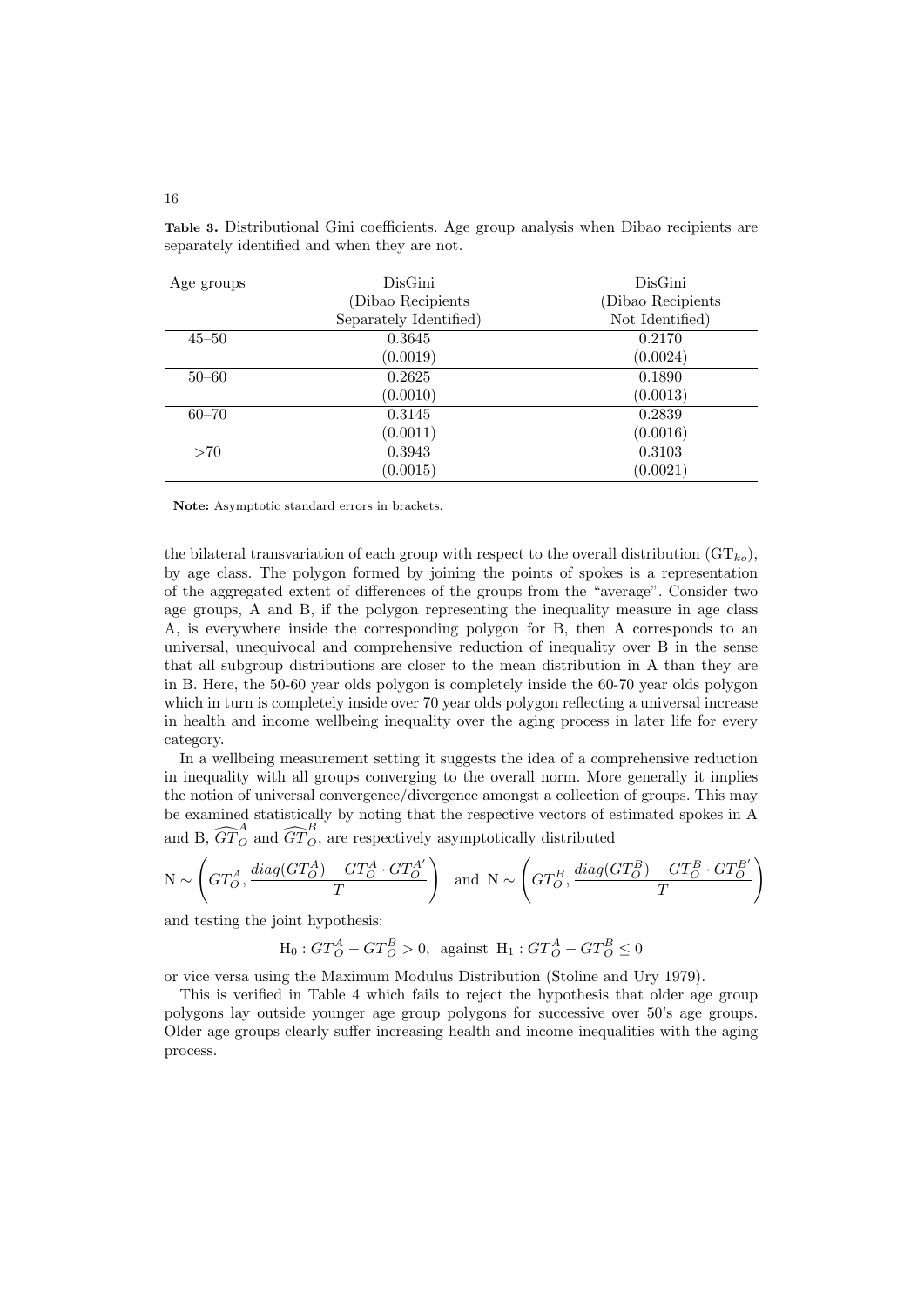

Figure 2. Radar chart of bilateral transvariation of each group with respect to the overall distribution  $(GT_{ko})$ , by age class. The center of the wheel corresponds to the minimum value of  $GT_{ko}$ , that is the maximum overlapping. Moving to the periphery reflects more dissimilarity with respect to the overall distribution. Subgroups are identified by a threeletter acronym of their labels. The first letter indicates Dibao recipient (D) or not recipient (N). The second letter indicates urban(U) or rural (R). The third letter indicates female (F) or male (M).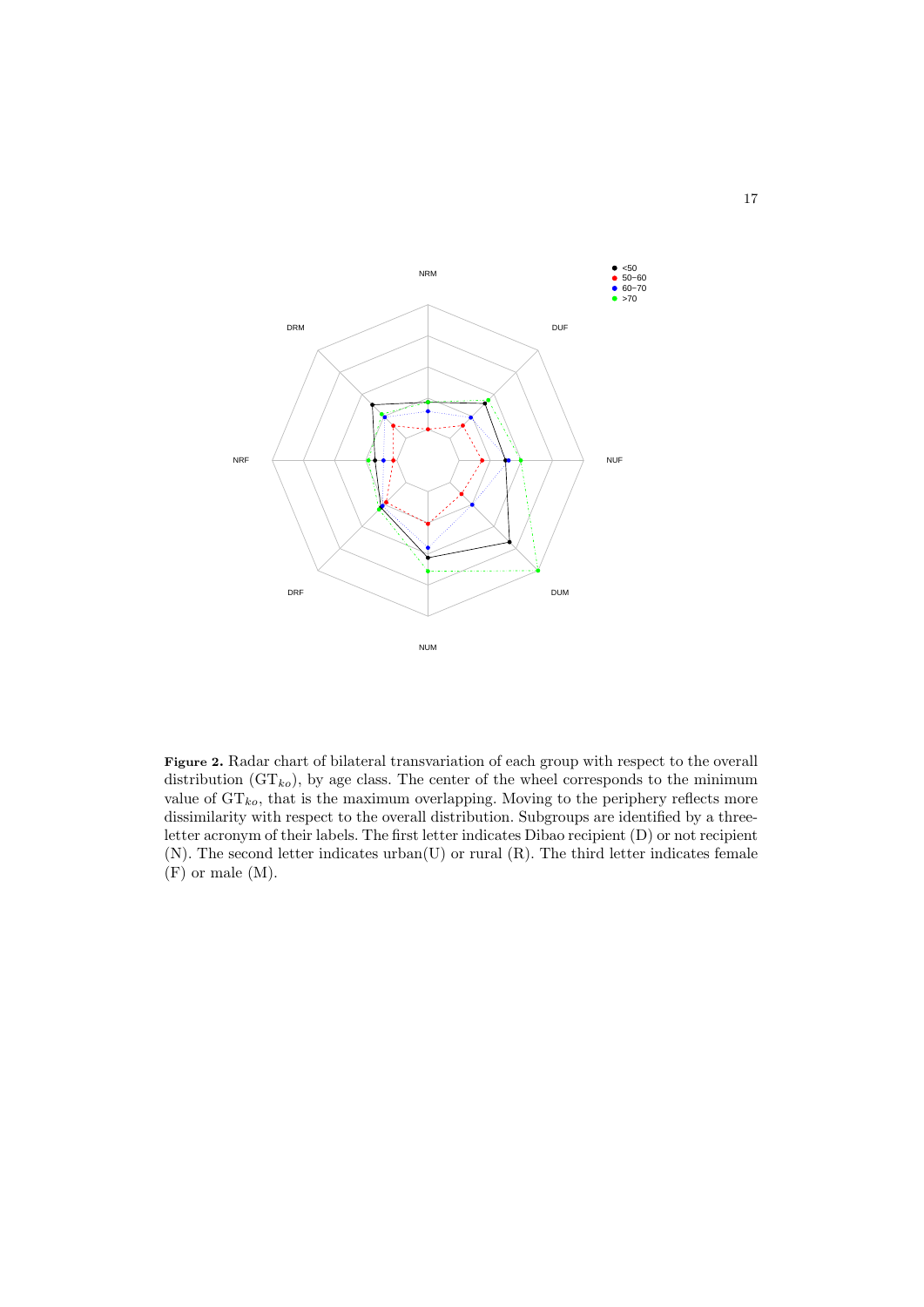Table 4. Stoline-Ury maximum modulus statistics (SUMMS) for spoke changes for successive age classes. Subgroups are identified by a three-letter acronym of their labels. The first letter indicates Dibao recipient (D) or not recipient (N). The second letter indicates urban(U) or rural  $(R)$ . The third letter indicates female  $(F)$  or male  $(M)$ .

|            | $45 - 50$ vs $50 - 60$ |       | $50-60$ vs $60-70$ |                 |       | $60 - 70$ vs $> 70$ |                 |       |              |
|------------|------------------------|-------|--------------------|-----------------|-------|---------------------|-----------------|-------|--------------|
| Groups     | diff                   | se    | <b>SUMMS</b>       | $\mathrm{diff}$ | se    | <b>SUMMS</b>        | $\mathrm{diff}$ | se    | <b>SUMMS</b> |
| <b>NRM</b> | 0.079                  | 0.015 | 5.306              | $-0.111$        | 0.015 | 7.310               | $-0.020$        | 0.016 | 1.243        |
| <b>DRM</b> | 0.001                  | 0.007 | 0.182              | $-0.028$        | 0.008 | 3.698               | $-0.037$        | 0.010 | 3.873        |
| <b>NRF</b> | 0.135                  | 0.016 | 8.513              | $-0.043$        | 0.015 | 2.801               | $-0.123$        | 0.016 | 7.568        |
| DRF        | 0.006                  | 0.008 | 0.761              | $-0.029$        | 0.009 | 3.440               | $-0.015$        | 0.010 | 1.552        |
| <b>NUM</b> | 0.001                  | 0.013 | 0.099              | $-0.055$        | 0.013 | 4.130               | $-0.077$        | 0.015 | 5.208        |
| <b>DUM</b> | 0.019                  | 0.005 | 3.541              | 0.000           | 0.004 | 0.066               | $-0.001$        | 0.004 | 0.331        |
| <b>NUF</b> | 0.025                  | 0.013 | 1.923              | $-0.043$        | 0.013 | 3.228               | $-0.013$        | 0.014 | 0.923        |
| <b>DUF</b> | 0.033                  | 0.006 | 5.354              | 0.000           | 0.004 | 0.050               | $-0.010$        | 0.005 | 2.067        |

Note: Maximum modulus 5% critical value 2.8.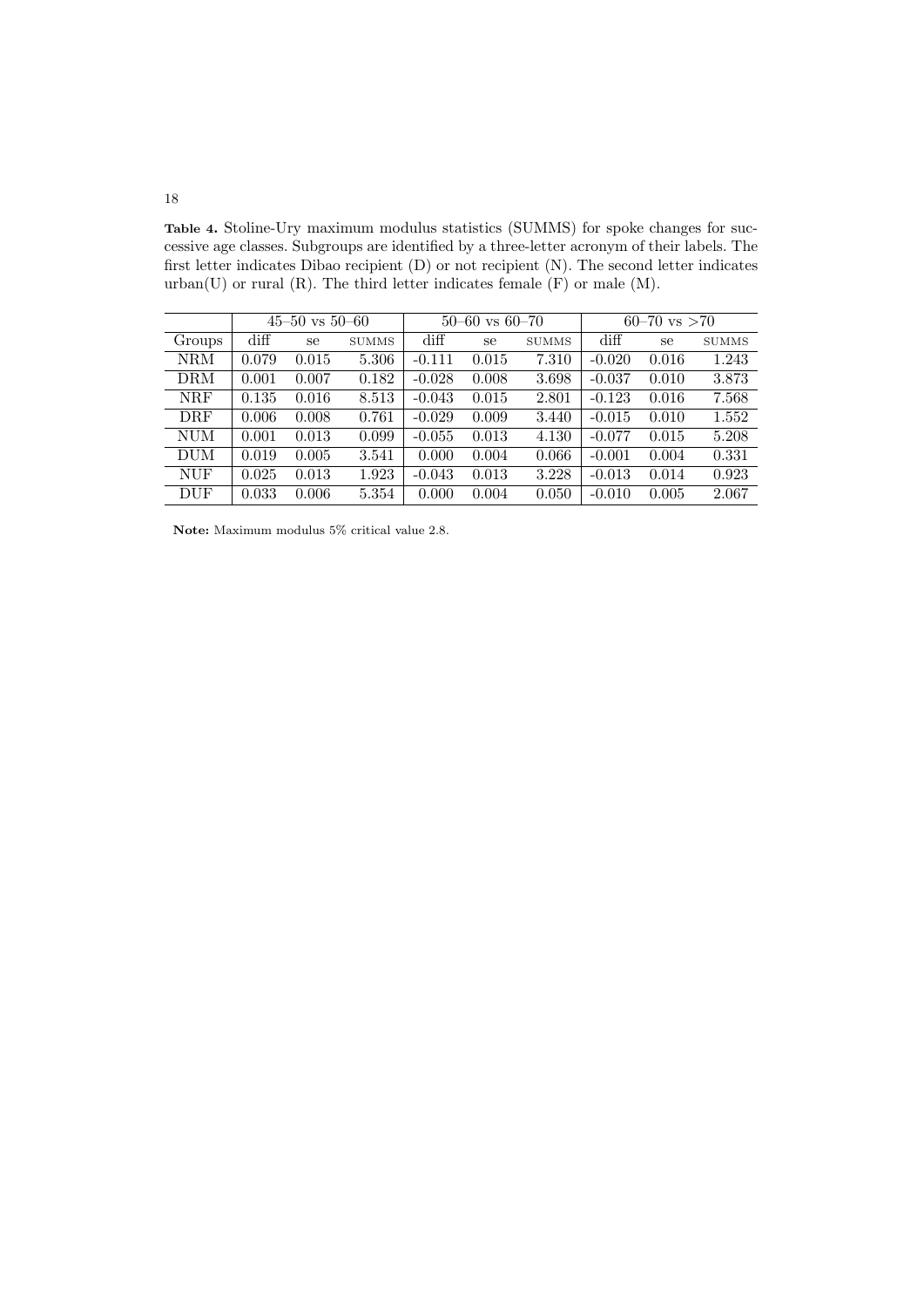#### 5. CONCLUSIONS

When comparing collections of groups, simple first and second order moment multilateral comparisons can overlook substantive differences between groups that a more comprehensive multilateral distributional comparison can reveal. Here, some new tools for the multilateral comparison of many distributions in univariate or multivariate, discrete and continuous, weighted and unweighted environments have been introduced. Based on extensions of Ginis' Transvariation Measure, new Multilateral Transvariation measures and more comprehensive Gini-like distributional difference measures, together with their asymptotic distributions, have been developed, namely the Multilateral Gini Transvariation (MGT), the Distributional Coefficient of Variation (DCV), and the Distributional Gini Coefficient (DisGini). The Distributional Coefficient of Variation is a scaled weighted sum of subgroup vs overall distribution transvariations, the magnitude of which can be represented as a polygon within a radar chart which in turn has prompted definition of the notion of comprehensive inequality reduction (increase), the consequence of all subgroups converging to (diverging from) the overall distribution. Assessing distributional differences in categorical - non cardinal environments is particularly challenging and these techniques have been shown to overcome these challenges in these situations. The measures have been exemplified in applications which study national household income distributions in the Eurozone in the  $21<sup>st</sup>$  century and income and health inequalities and the aging process in China.

## ACKNOWLEDGMENTS

This work was supported by the 2019 Research Grant of the Center for Distributive Justice at the Institute of Economic Research, Seoul National University. We would like to thank participants of workshops at the Universities of Waterloo, Toronto, Cambridge, Guelph, the Canadian Economics Association Meetings, the International Association for Research in Income and Wealth and ECINEQ.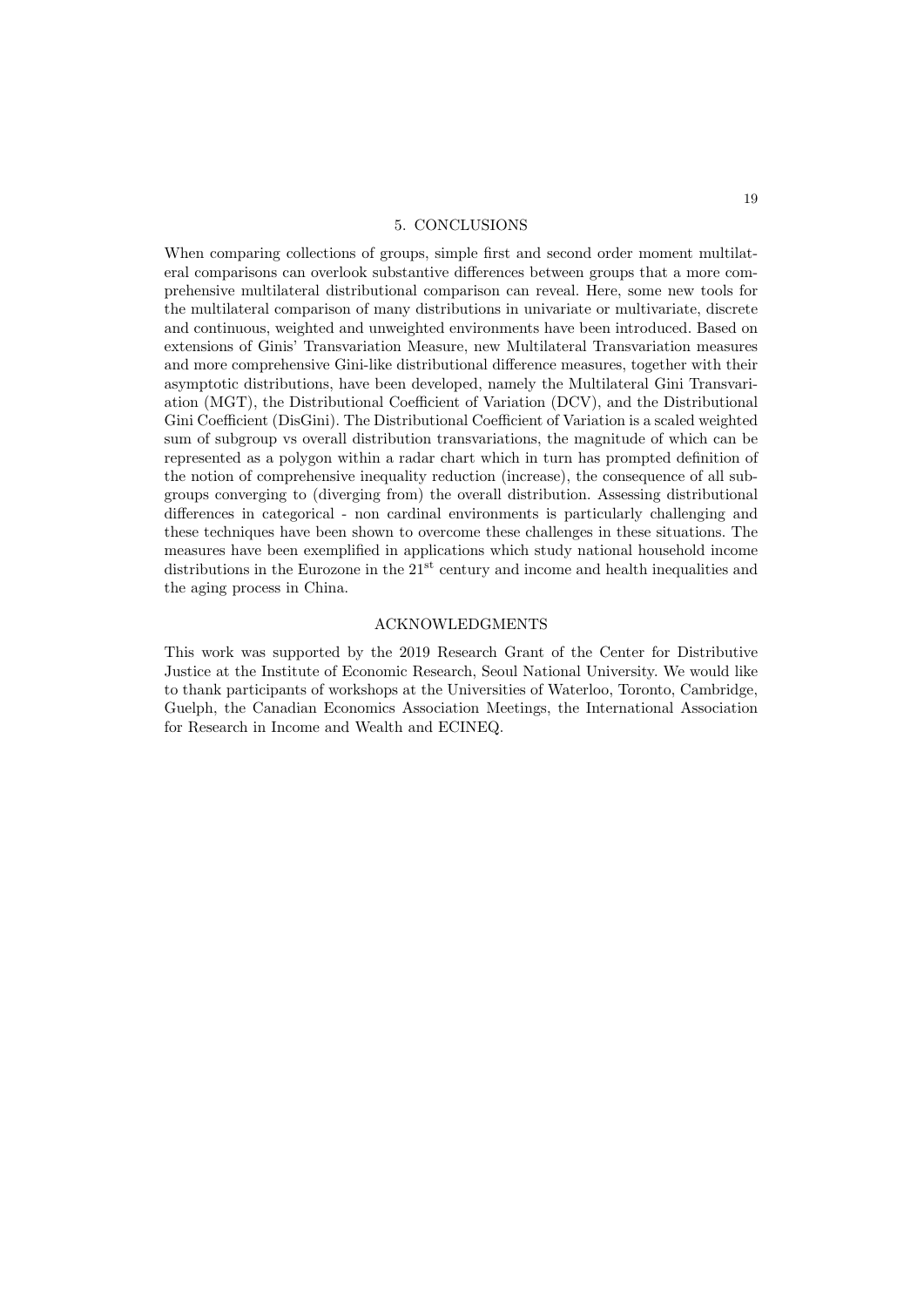#### REFERENCES

Abowd, J., McKinney K.L., and Zhao N.L. (2018). "Earnings Inequality and Mobility Trends in the United States: Nationally Representative Estimates from Longitudinally Linked Employer-Employee Data", Journal of Labor Economics, 36, S183—S300.

Anand, S. (2004). The concern for equity in health. In Anand, S., Peter, F., Sen, A. (Eds.), Public Health, Ethics and Equity. New York: Oxford University Press.

Anderson G., Fu, R. (2020). Multilateral and Multidimensional Wellness Measurement in the Absence of Cardinal Measure: Health, Loneliness, Ageing and Gender in 21st Century China. Working Paper 667, Department of Economics, University of Toronto.

Anderson G., Linton, O., Whang, Y.-J. (2012). Nonparametric Estimation and Inference about the Overlap of Two Distributions. Journal of Econometrics  $171(1)$ ,  $1-23$ .

Anderson, G., Linton, O., Thomas, J. (2017). Similarity, dissimilarity and exceptionality: Generalizing Gini's Transvariation to Measure "Differentness in Many Distributions. Metron 75, 161-180.

Anderson G., Pittau, M.G., Zelli R., Thomas, J. (2018). Income Inequality, Cohesiveness and Commonality in the Euro Area: A Semi-Parametric Boundary-Free Analysis. Econometrics, 6(2), Special Issue on Econometrics of Inequality n.15.

Anderson, G., Post, T., Whang Y.-J. (2020). Somewhere Between Utopia and Dystopia: Choosing From Multiple Incomparable Prospects. Journal of Business and Economic Statistics 38(3), 502–515.

Angrist, J., Krueger, A. (2001). Instrumental variables and the search for identification: from supply and demand to natural experiments. Journal of Economic Perspectives 15(4), 69–85.

Arrow, K., Bowles, S., Durlauf, S. (2000). Meritocracy and Economic Inequality, Editors. Princeton: Princeton University Press.

Bali, T.G., Brown, S.J., Demirtas, K.O. (2013). Do Hedge Funds Outperform Stocks and Bonds?. Management Science 59, 1887-1903.

Banz, R.W. (1981). The relationship between return and market value of common stocks. Journal of Financial Economics 9, 3-18.

Basu, S. (1983). The relationship between earnings' yield, market value and return for NYSE common stocks: Further evidence. Journal of Financial Economics 12, 129-156.

Battistin, E., Blundell, R., Lewbel, A. (2009). Why Is Consumption More Log Normal than Income? Gibrat's Law Revisited. Journal of Political Economy 117(6), 1140-1154.

Blackorby, C., Donaldson, D. (1978). Measures of Relative Equality and Their Meaning in Terms of Social Welfare. Journal of Economic Theory 18, 59–80.

Blundell, R., Preston, I. (1998). Consumption Inequality and Income Uncertainty. The Quarterly Journal of Economics 113(2), 603-640.

Bond, T.N., Lang, K. (2019). The sad truth about happiness scales. Journal of Political Economy 127(4), 1629–1640.

Browning, M., Lusardi, A. (1996). Household Saving: Micro Theories and Micro Facts. Journal of Economic Literature 34(4), 1797-1855.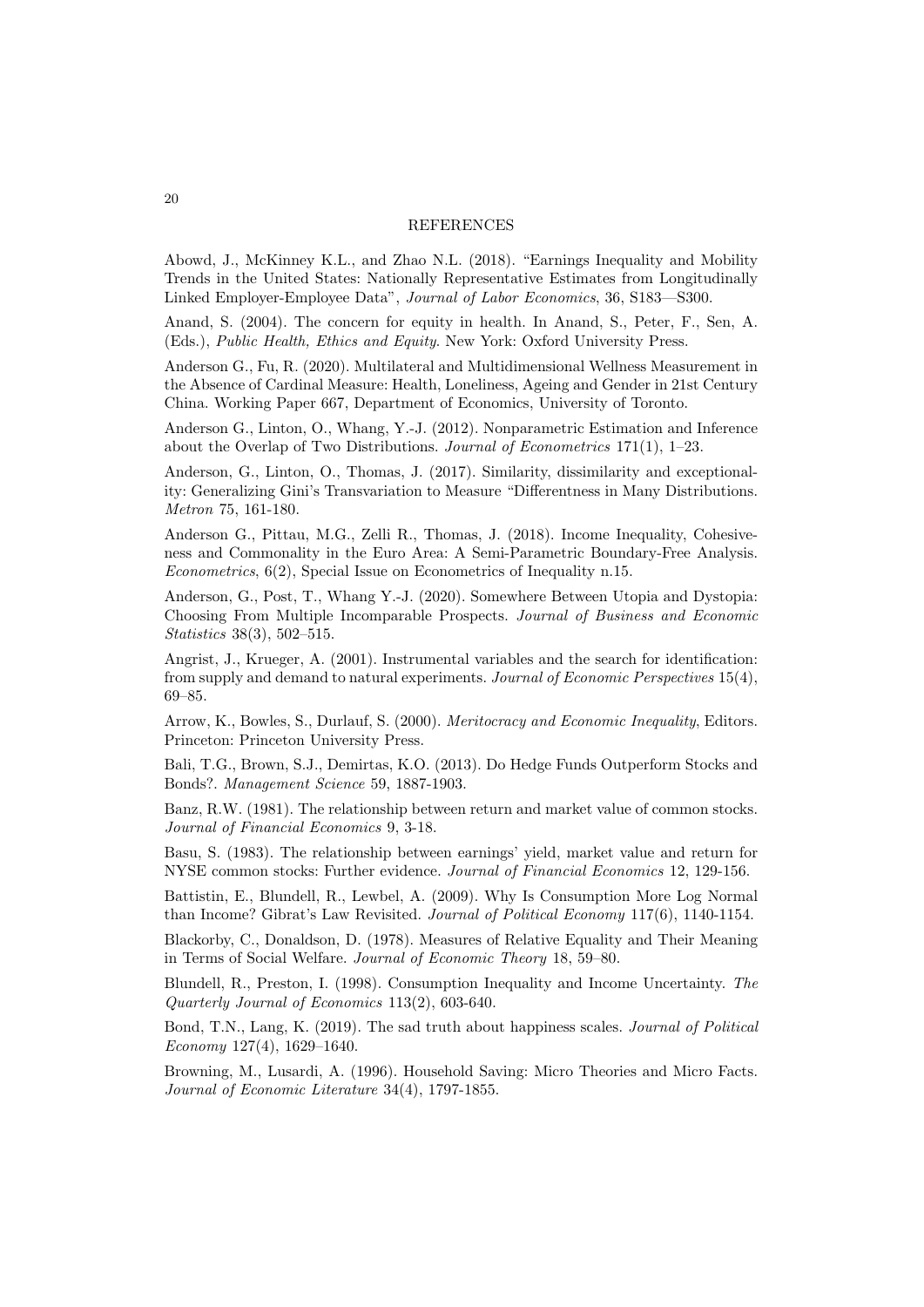Bourguignon, F. (1979). Decomposable Income Inequality Measures. Econometrica 47(4), 901–920.

Card, D. Cardoso A.R., Heining J., and Kline P. (2018). "Firms and Labor Market Inequality: Evidence and Some Theory", Journal of Labor Economics, 36, S13-–S70.

Carneiro, P., Hansen, K.T., Heckman, J.J. (2002). Removing the Veil of Ignorance in Assessing the Distributional Impacts of Social Policy. NBER Working Paper 8840.

Carneiro, P., Hansen, K.T., Heckman, J.J. (2003). Lawrence R. Klein Lecture. Estimating Distributions of Treatment Effects with an Application to the Returns to Schooling and Measurement of the Effects of Uncertainty on College Choice. International Economic Review 44, 361-422.

Chakravarty, S.R. (1988). Extended Gini Indices of Inequality. International Economic Review 29(1), 147–156.

Dalton, H. (1920). The Measurement of the Inequality of Incomes. The Economic Journal 30, 348-61.

Duclos, J., Esteban, J., Ray, D. (2004). Polarization: concepts, measurement, estimation. Econometrica 72, 1737–1772.

Durlauf, S.N., Quah, D. (2002). The New Empirics of Economic Growth, Chapter 4 in Handbook of Macroeconomics, J.B. Taylor and M. Woodford (eds), North Holland.

Fisher, R.A. (1932). Statistical methods for research workers. Edinburgh: Oliver and Boyd.

Fisher, R.A. (1935). The Design of Experiments. Edinburgh and London: Oliver and Boyd.

Gabaix, X. (1999). Zipfs Law for Cities, an Explanation. Quarterly Journal of Economics 114, 739–767.

Gao, Q. (2017). Welfare, Work, and Poverty. Social Assistance In China. Oxford University Press.

Gini, C (1916). Il concetto di transvariazione e le sue prime applicazioni. Giornale degli Economisti e Rivista di Statistica.

Gini, C. (1921). Measurement of Inequality of Incomes. The Economic Journal 31(121), 124–126.

Gini, C. (1959). Memorie di Metodologia Statistica. Volume secondo. Transvariazione, (a cura di Giuseppe Ottaviani). Universit`a degli Studi di Roma, Libreria Goliardica.

Hall, R.E. (1978). Stochastic Implications of the Life Cycle-Permanent Income Hypothesis: Theory and Evidence. Journal of Political Economy 86(6), 971–987.

Herrnstein, R.J., Murray, C.A. (1994). The bell curve: Intelligence and class structure in American life. Free Press.

Jegadeesh, N. (1990). Evidence of predictable behavior of security returns. Journal of Finance 45, 881–898.

Kahneman, D, Krueger A.B. (2006). Developments in the measurement of subjective well-being. Journal of Economic Perspectives 20(1), 3–24.

Kakwani, N., Li, S., Wang, X., Zhu, M. (2019). Evaluating the effectiveness of the Ru-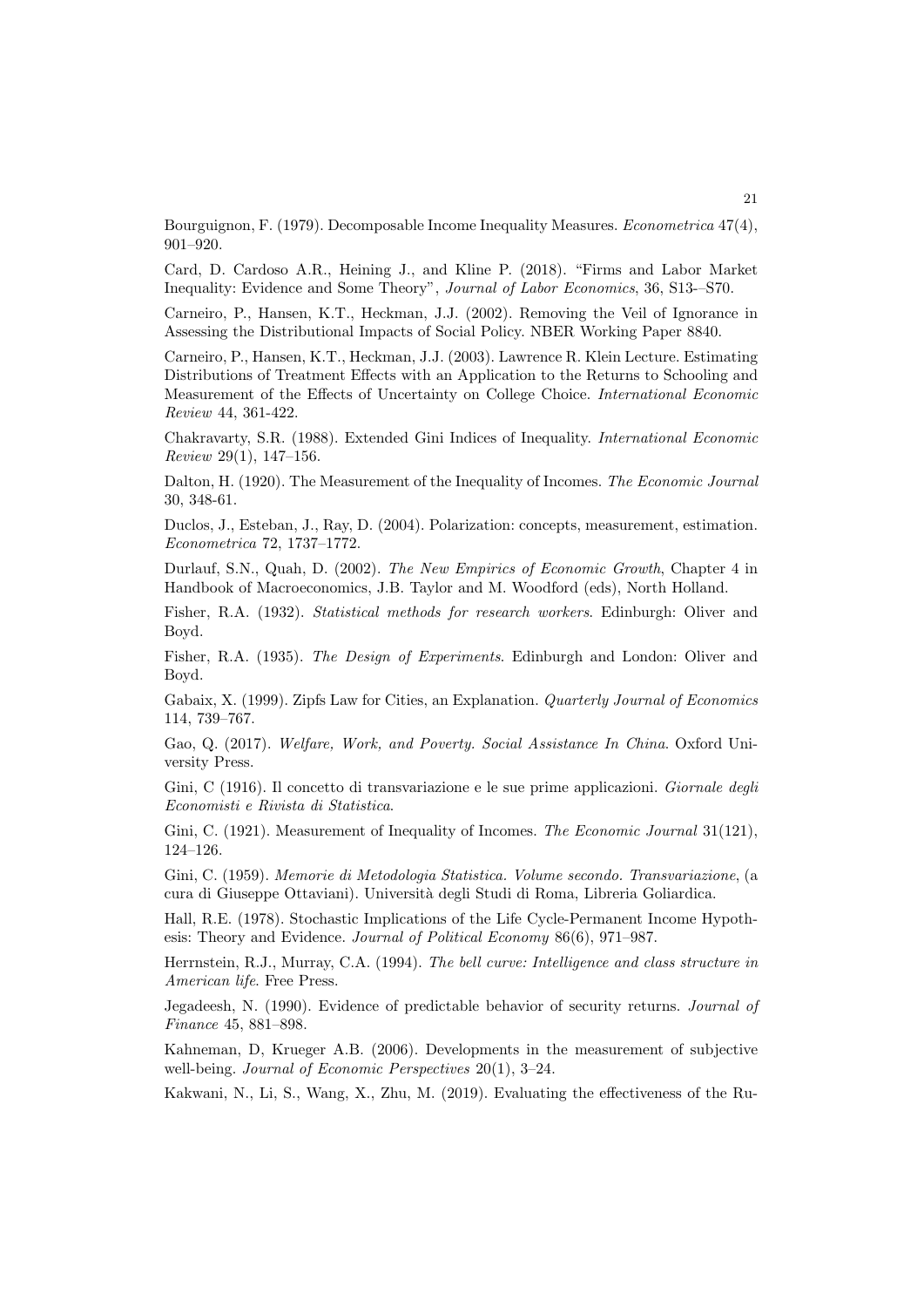ral Minimum Living Standard Guarantee (Dibao) program in China. China Economic Review 53, 1–14.

Krastev, I. (2012). European Disintegration: A Fraying Union. Journal of Democracy 23(4), 23–30.

Lambert, P.J., Aronson, J.R. (1993). Inequality Decomposition Analysis and the Gini Coefficient Revisited. The Economic Journal 103, 1221–1227.

Liddell, T.M., Kruschke, J.K. (2018). Analyzing ordinal data with metric models: What could possibly go wrong?. Journal of Experimental Social Psychology 79, 328–348.

Lindberg S. (2019). Are Increasing Inequalities Threatening Democracy in Europe?, The Reshaping European Democracy Project initiative of Carnegie's Democracy, Conflict, and Governance Program and Carnegie Europe.

Maasoumi, E. (1986). The Measurement and Decomposition of Multi-Dimensional Inequality, Econometrica 54, 991–997.

Maasoumi, E., Racine, J., Stengos, T. (2007). Growth and convergence: A profile of distribution dynamics and mobility. Journal of Econometrics 136, 483–508.

Manero, A. (2017). The limitations of negative incomes in the Gini coefficient decomposition by source. Applied Economics Letters 24(14), 977–981.

Markowitz, H.M. (1952). Portfolio Selection. Journal of Finance 7, 77-91.

Milanovic, B. (2011). The Haves and the Have-Nots: A Brief and Idiosyncratic History of Global Inequality. New York: Basic Books.

Modigliani, F., Brumberg, R. (1954). Utility Analysis and the Consumption Function: An Interpretation of Cross Section Data. In K. K. Kurihara (Ed.), Post Keynesian Economics. New Brunswick, New Jersey: Rutgers University Press, 388–436.

Mookherjee, D., Shorrocks, A. (1982). A decomposition analysis of the trend in UK income inequality. Economic Journal 92(368), 886–902.

Peragine, V., Palmisano, F., Brunori, P. (2014). Economic Growth and Equality of Opportunity. The World Bank Economic Review 28, 247–281.

Pittau, M.G., Zelli, R. (2017). At the roots of Gini's transvariation: extracts from 'Il concetto di transvariazione e le sue prime applicazioni'. Metron 75(2), 127–140.

Quah, D. (1993). Empirical Cross-Section Dynamics in Economic Growth. European Economic Review 37, 426-434.

Rao, C.R. (1973). Linear Statistical Inference and Its Applications. 2nd Edition, Wiley.

Reed, W.J. (2001). The Pareto, Zipf and other Power Laws. Economics Letters 74, 15–19.

Roemer, J.E. (1998). Equality of Opportunity. Cambridge: Harvard University Press.

Sen, A.K. (1995). Inequality Re-examined. Cambridge: Harvard University Press.

Sheather, S.J., Jones, M.C. (1991). A Reliable Data-based Bandwidth Selection Method for Kernel Density Estimation. Journal of Royal Statistical Society B 53, 683–690.

Schroder, C., Yitzhaki, S. (2017). Revisiting the evidence for cardinal treatment of ordinal variables. European Economic Review 92, 337–358.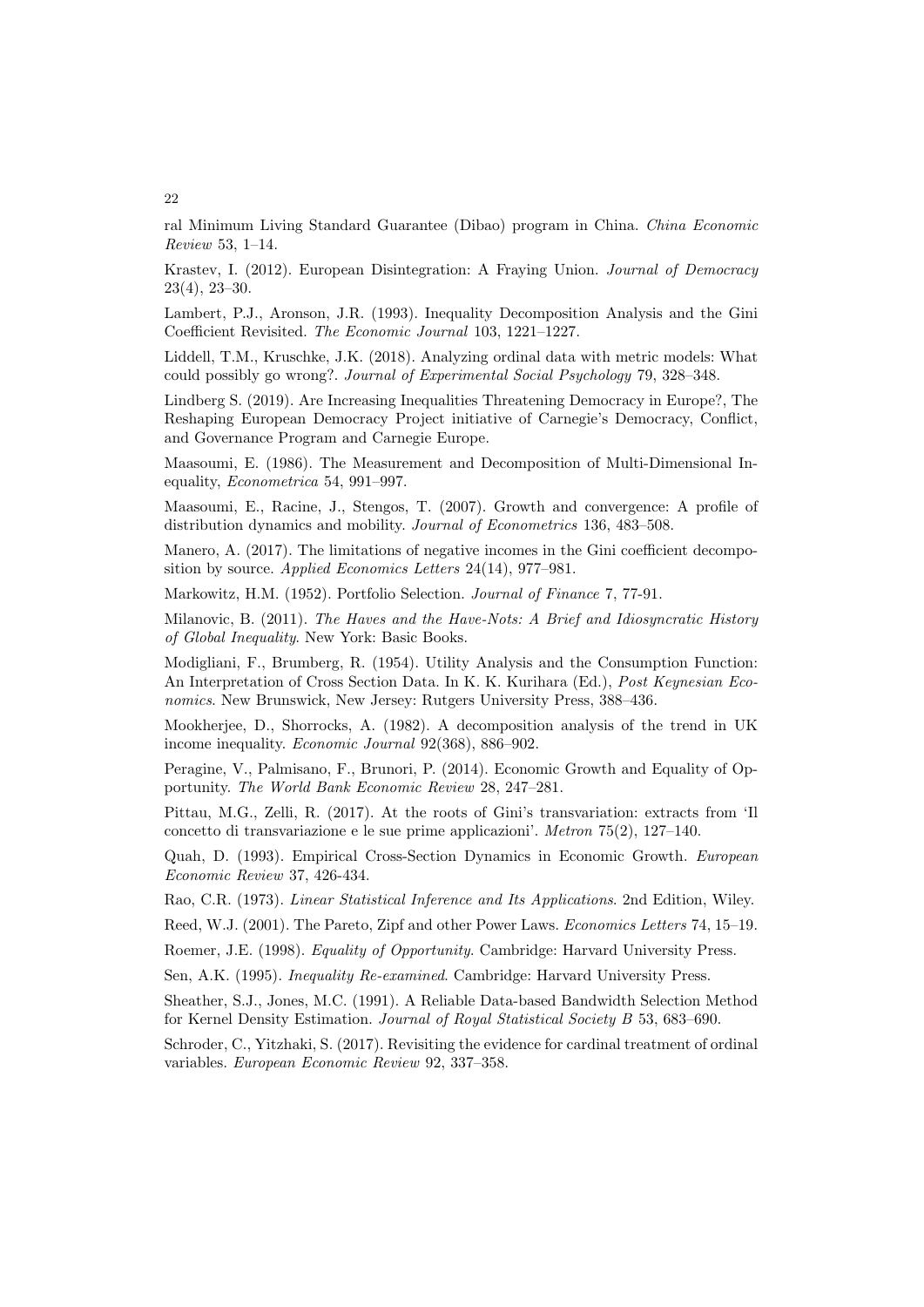Song J., Price D.J., Guvenen F., Bloom N, Wachter T. (2019)."Firming Up Inequality", The Quarterly Journal of Economics, 134 (1), 1-–50.

Stoline M.R. , H.K. Ury (1979). Tables of the Studentized Maximum Modulus Distribution and an Application to Multiple Comparisons among Means. Technometrics 21, 87–93.

Theil, H. (1967). Economics and Information Theory. North-Holland Publishing Company, Amsterdam.

Webber, D. (2018). European Disintegration? The Politics of Crisis in the European Union. Red Globe Press

Weymark, J.(2003). Generalized Gini Indices of Equality of Opportunity. Journal of Economic Inequality 1, 5–24.

Yitzhaki, S.(1983). On an Extension of the Gini Inequality Index. International Economic Review 24, 617–628.

Yitzhaki, S. (2003). Gini's Mean difference: a superior measure of variability for nonnormal distributions. Metron LXI(2), 285–316.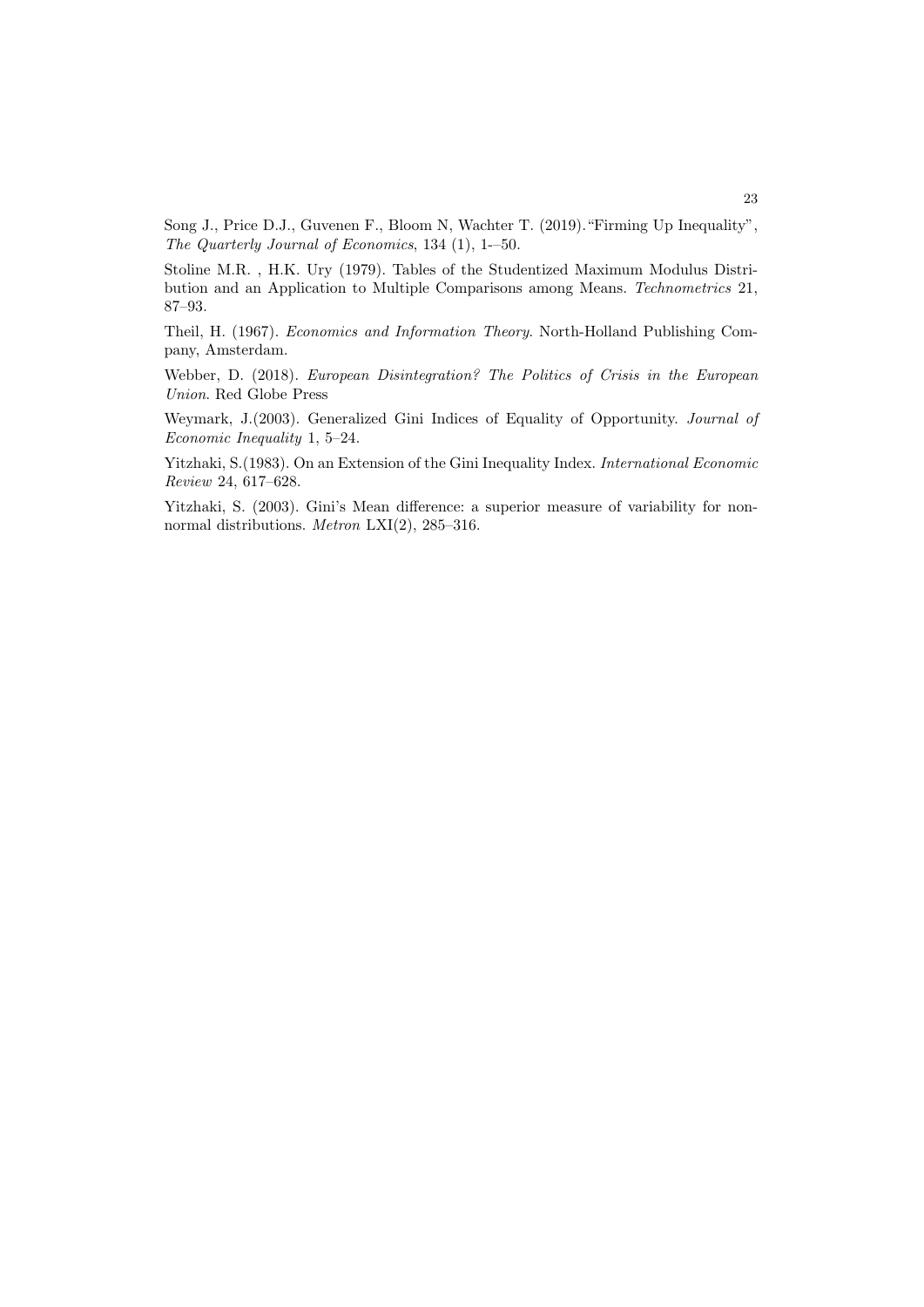## APPENDIX A: DISGINI AND ADDITIONAL GROUPS

The relationship between  $\text{DisGini}_{K}$  and  $\text{DisGini}_{K+1}$  may be understood as follows. Let the original weights be  $w_k$ ,  $k = 1, ..., K$  where  $\sum_{k=1}^{K} w_k = 1$  and the new weights in the extended collection of groups  $w_k^{new}$ ,  $k = 1, ..., K+1$  where  $\sum_{k=1}^{K+1} w_k^{new} = 1$  are such that:

$$
w_k = \frac{w_k^{new}}{(1 - w_{K+1}^{new})} = \frac{w_k^{new}}{\theta}, \ \ k = 1, ..., K
$$

Let  $\varphi^{new} = \sum_{k=1}^{K+1} \left( 1 - \left( w_k^{new} \right)^2 \right)$ , then

$$
\begin{split} &\text{DisGini}_{K+1} = \frac{1}{\varphi^{new}} \sum_{i=1}^{K+1} \sum_{j=1}^{K+1} w_{j}^{new} w_{j}^{new} \text{GT}_{i,j} = \frac{1}{\varphi^{new}} \sum_{i=2}^{K+1} \sum_{j=1}^{i} \int_{0}^{\infty} w_{i}^{new} w_{j}^{new} |f_{i}(x) - f_{j}(x)| dx \\ &= \frac{1}{\varphi^{new}} \sum_{i=2}^{K} \sum_{j=1}^{i} \int_{0}^{\infty} w_{i}^{new} w_{j}^{new} |f_{i}(x) - f_{j}(x)| dx + \frac{1}{\varphi^{new}} \sum_{j=1}^{K} \int_{0}^{\infty} w_{K+1}^{new} w_{j}^{new} |f_{K+1}(x) - f_{j}(x)| dx \\ &= \frac{\theta^{2}}{\varphi^{new}} \sum_{i=2}^{K} \sum_{j=1}^{i} \int_{0}^{\infty} w_{i} w_{j} |f_{i}(x) - f_{j}(x)| dx + \frac{1}{\varphi^{new}} \sum_{j=1}^{K} \int_{0}^{\infty} w_{K+1}^{new} w_{j}^{new} |f_{K+1}(x) - f_{j}(x)| dx \\ &= \frac{\theta^{2} \varphi}{\varphi^{new}} \text{DisGini}_{K} + \frac{1}{\varphi^{n}} \sum_{j=1}^{K} \int_{0}^{\infty} w_{K+1}^{new} w_{j}^{new} |f_{K+1}(x) - f_{j}(x)| dx \\ &= \text{DisGini}_{K} - \left(1 - \frac{\theta^{2} \varphi}{\varphi^{new}}\right) \text{DisGini}_{K} + \frac{1}{\varphi^{new}} \sum_{j=1}^{K} \int_{0}^{\infty} w_{K+1}^{new} w_{j}^{new} |f_{K+1}(x) - f_{j}(x)| dx \\ &= \text{DisGini}_{K} - \left(\frac{\varphi^{new}}{\varphi^{new}}\right) \text{DisGini}_{K} + \frac{w_{K+1}^{new}}{\varphi^{n}} \sum_{j=1}^{K} \int_{0}^{\infty} w_{j}^{new} |f_{K+1}(x) - f_{j}(x)| dx \\ &= \text{DisGini}_{K} - \left(\frac{w_{K+1}^{new}}{\varphi^{new}}\right)
$$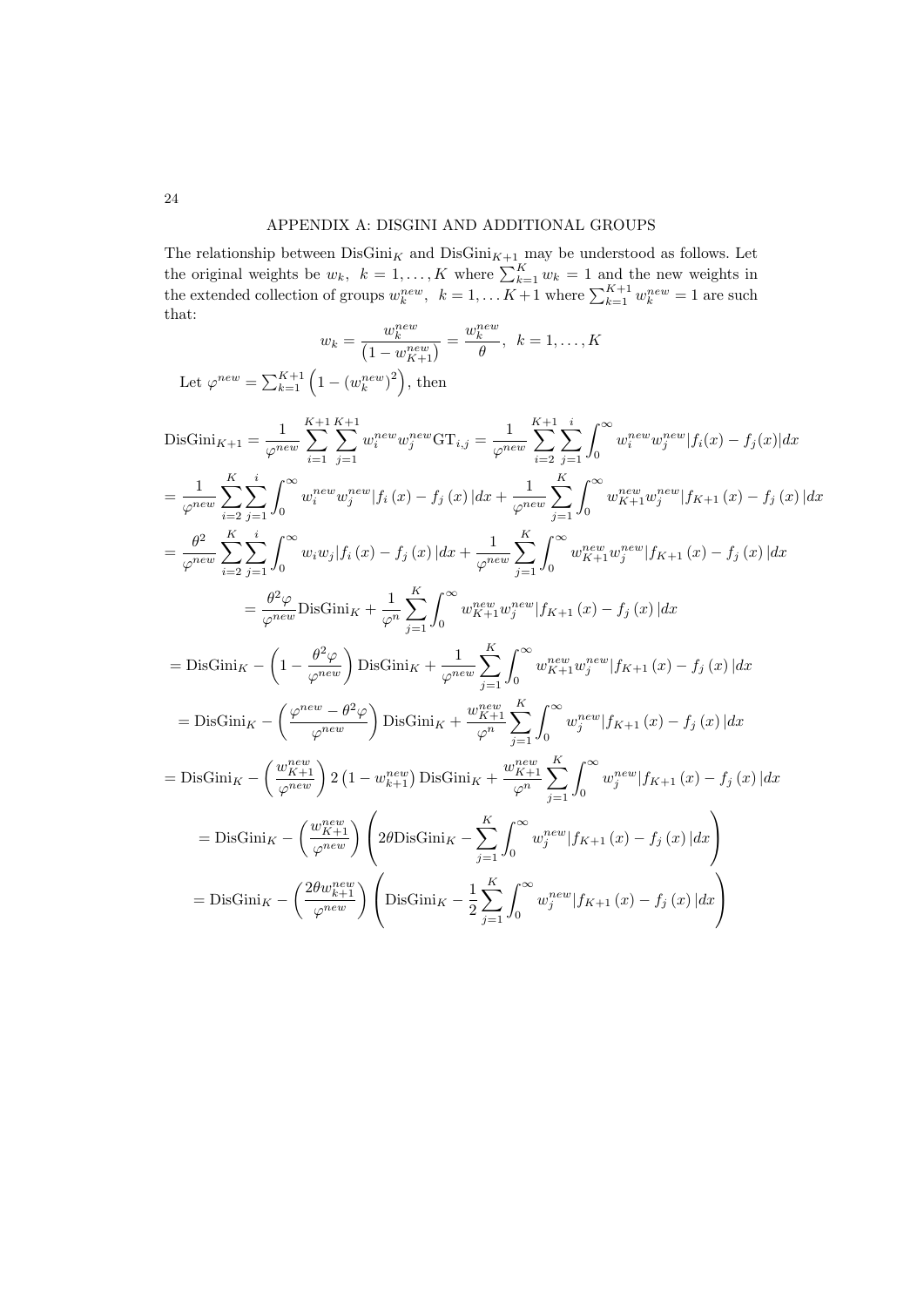Proof of Theorem 1. We can write

$$
\widehat{\theta}_{KT} = \widehat{\theta}_{KTU} - \widehat{\theta}_{KTL}
$$

where

$$
\widehat{\theta}_{KTU} = \frac{1}{K} \int \max \left( \widehat{f}_1(x), \widehat{f}_2(x), \dots, \widehat{f}_K(x) \right) dx,
$$

$$
\widehat{\theta}_{KTU} = \frac{1}{K} \int \min \left( \widehat{f}_1(x), \widehat{f}_2(x), \dots, \widehat{f}_K(x) \right) dx.
$$

We have following the arguments of Anderson, Linton and Whang (2012)

$$
\widehat{\theta}_{KTU} - \theta_{KTU} = \frac{1}{g_{KT}(K)} \sum_{k=1}^{K} \int_{CK^{k,*}} \left( \widehat{f}_k(x) - E\left(\widehat{f}_k(x)\right) \right) dx + r_T, \tag{B.1}
$$

where  $r<sub>T</sub>$  is generic notation for a remainder term that is of smaller order in probability  $(r_T$  may be different from expression to expression). Similarly,

$$
\widehat{\theta}_{KTL} - \theta_{KTL} = \frac{1}{g_{KT}(K)} \sum_{k=1}^{K} \int_{CK_{i,*}} \left( \widehat{f}_k(x) - E\left(\widehat{f}_k(x)\right) \right) dx + r_T. \tag{B.2}
$$

Combining (B.1) and (B.2) together, we have

$$
\widehat{\theta}_{KT} - \theta_{KT} = \frac{1}{K} \sum_{k=1}^{K} \int_{CK^{i,*}} (\widehat{f}_k(x) - E(\widehat{f}_k(x))) dx - \frac{1}{K} \sum_{k=1}^{K} \int_{CK_{i,*}} (\widehat{f}_k(x) - E(\widehat{f}_k(x))) dx + r_T.
$$

The limiting distribution follows.

**Proof of Theorem 2.** The estimator  $\widehat{\theta}_{DG}$  may be written as

$$
\widehat{\theta}_{DG} = \frac{1}{K} \left( 2K^2 - \sum_{i=1}^{K} \sum_{j=1}^{K} w_i w_j \left\{ \int_a^b \min \left( \widehat{f}_i(x), \widehat{f}_j(x) \right) \right\} dx \right).
$$

So, for the distributional properties of  $\widehat{\theta}_{DG}$  attention can be focussed upon:

$$
\widehat{\theta}_{OV} = \sum_{i=1}^{K} \sum_{j=1}^{K} w_i w_j \left\{ \int_a^b \min \left( \widehat{f}_i(x), \widehat{f}_j(x) \right) dx \right\} = \sum_{i=1}^{K} \sum_{j=1}^{K} w_i w_j \left\{ \widehat{\theta}_{i,j} \right\}, \quad (B.3)
$$

where  $\hat{f}_k(x)$  are defined as in (3.11).

Considering the  $\widehat{\theta}_{i,j}$ , for simplicity assume independent samples of T observations and that the contact sets are of measure 0.

Then

$$
\widehat{\theta}_{i,j} - \theta_{i,j} = \int_{C_{i,j}} \left( \widehat{f}_i(x) - E\left(\widehat{f}_i(x)\right) \right) dx + \int_{C_{j,i}} \left( \widehat{f}_j(x) - E\left(\widehat{f}_j(x)\right) \right) dx + r_T
$$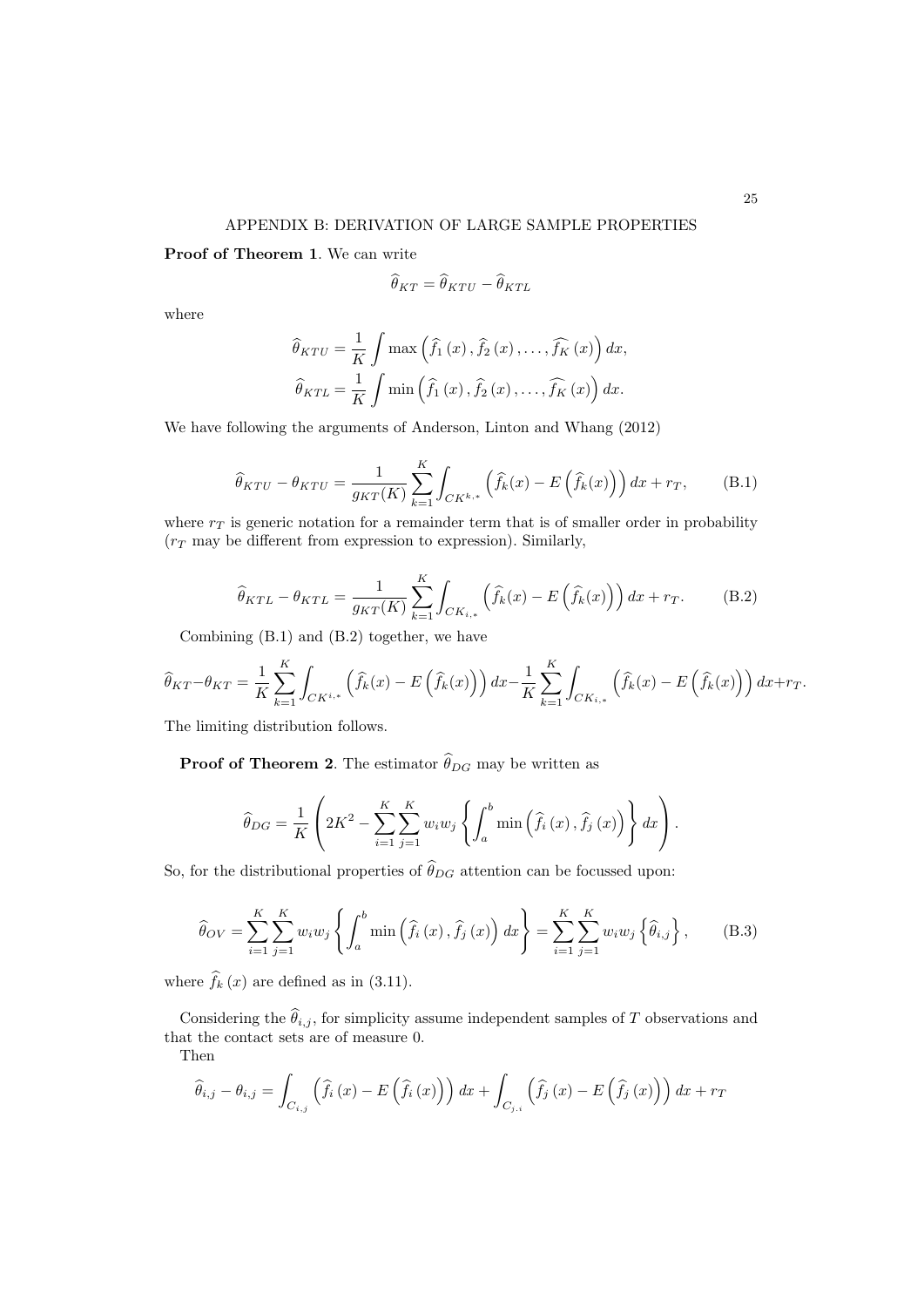and thus

$$
\widehat{\theta}_{OV} - \theta_{OV} = \sum_{i=1}^{K} \sum_{j=1}^{K} w_i w_j \left( \widehat{\theta}_{i,j} - \theta_{i,j} \right) =
$$
\n
$$
= \sum_{i=1}^{K} \sum_{j=1}^{K} w_i w_j \left( \int_{C_{i,j}} \left( \widehat{f}_i(x) - E\left( \widehat{f}_i(x) \right) \right) dx + \int_{C_{j,i}} \left( \widehat{f}_j(x) - E\left( \widehat{f}_j(x) \right) \right) dx \right) + r_T.
$$

Then generally,

$$
AVAR\left(\widehat{\theta}_{i,j}\right) = \frac{1}{T} \left(p_{i:ij} \left(1 - p_{i:ij}\right) + p_{j:ji} \left(1 - p_{j:ji}\right) + 2\left(p_{ij} - p_{i:ij}p_{j:ji}\right)\right)
$$

$$
p_{i:ij} = \Pr(X_i \in C_{i,j}) \text{ and } p_{ij} = \Pr(X_i \in C_{i,j} \cap X_j \in C_{j,i}),
$$

which may simplify with independent sampling. However even if  $X_i$  and  $X_j$  are independent  $\theta_{i,j}$  and  $\theta_{k,l}$  will be dependent if they have one subscript in common so that  $ACOV(\theta_{i,j}, \theta_{k,l}) \neq 0$  when there is a commonality in subscripts. All such terms need to be considered so that a threefold summation is required involving probabilities of sets of the form:

$$
C_{i,j} \cap C_{i,k} = \{x : f_i(x) < \min(f_j(x), f_k(x))\}.
$$

26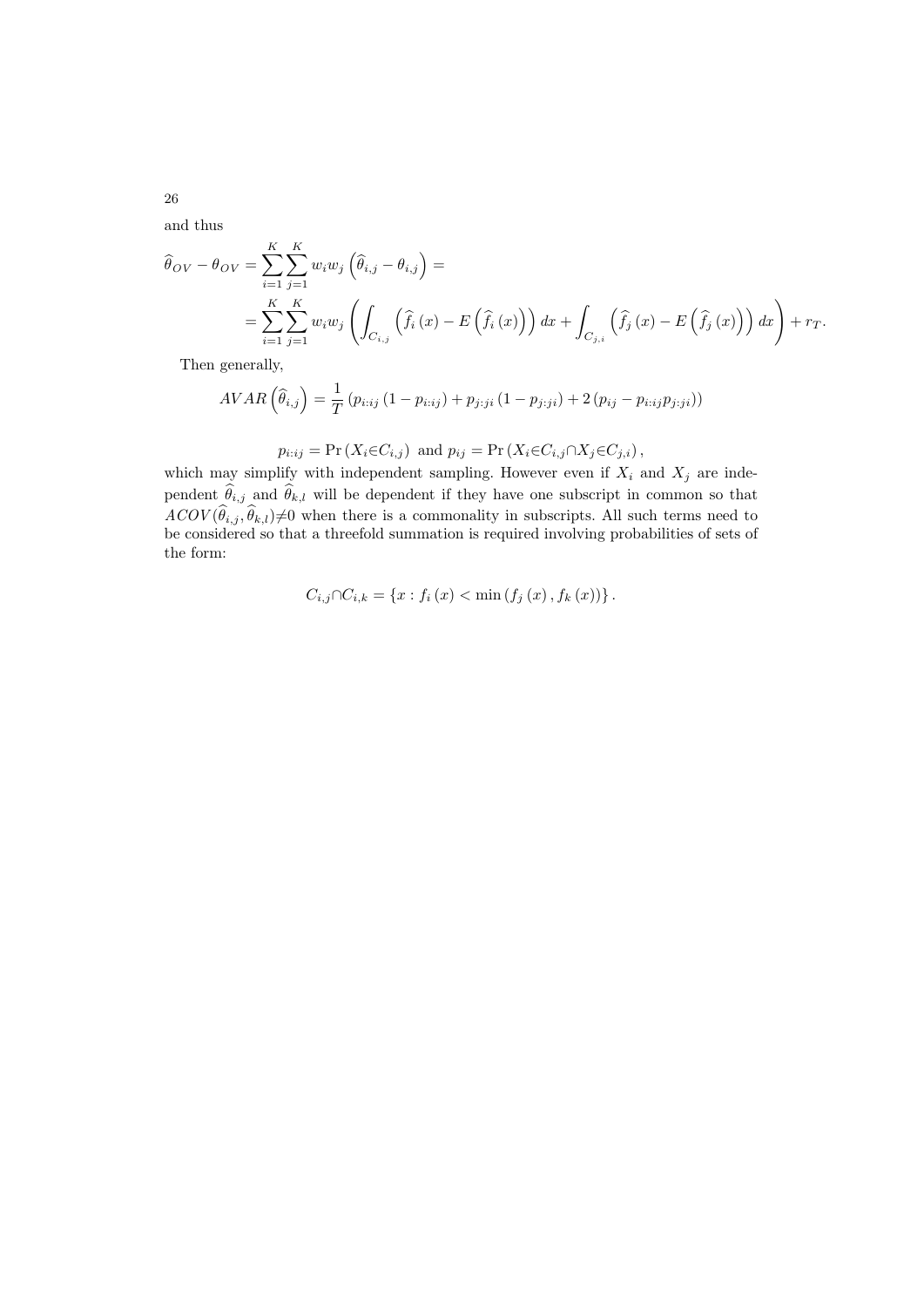**2006 2015** 0.20 Ä 0.20 0.00 0.05 0.10 0.15 0.20 0.00 0.05 0.10 0.15 0.20 Gini\_ SK = 32.8 Gini\_EuZone = 30.5 Gini\_ SK = 34.4 Gini\_EuZone = 33.5 0.15  $0.15$ SK EuroZone SK EuroZone Density Density 0.10  $0.10$ 0.05 0.05  $0.00$  $0.00$ 0 10 20 30 40 50 0 10 20 30 40 50 Income Income **2006 2015** 0.00 0.02 0.04 0.06 0.08 0.10 0.12 0.14 0.06 0.08 0.10 0.12 0.14 0.00 0.02 0.04 0.06 0.08 0.10 0.12 0.14 0.00 0.02 0.04 0.06 0.08 0.10 0.12 0.14 Gini\_ EE = 32.8 Gini\_EuZone = 30.5 Gini\_ EE = 34.4 Gini\_EuZone = 33.5 EE EE Density Density EuroZone EuroZone $0.00\quad 0.02\quad 0.04$ l. 0 10 20 30 40 50 0 10 20 30 40 50 Income Income

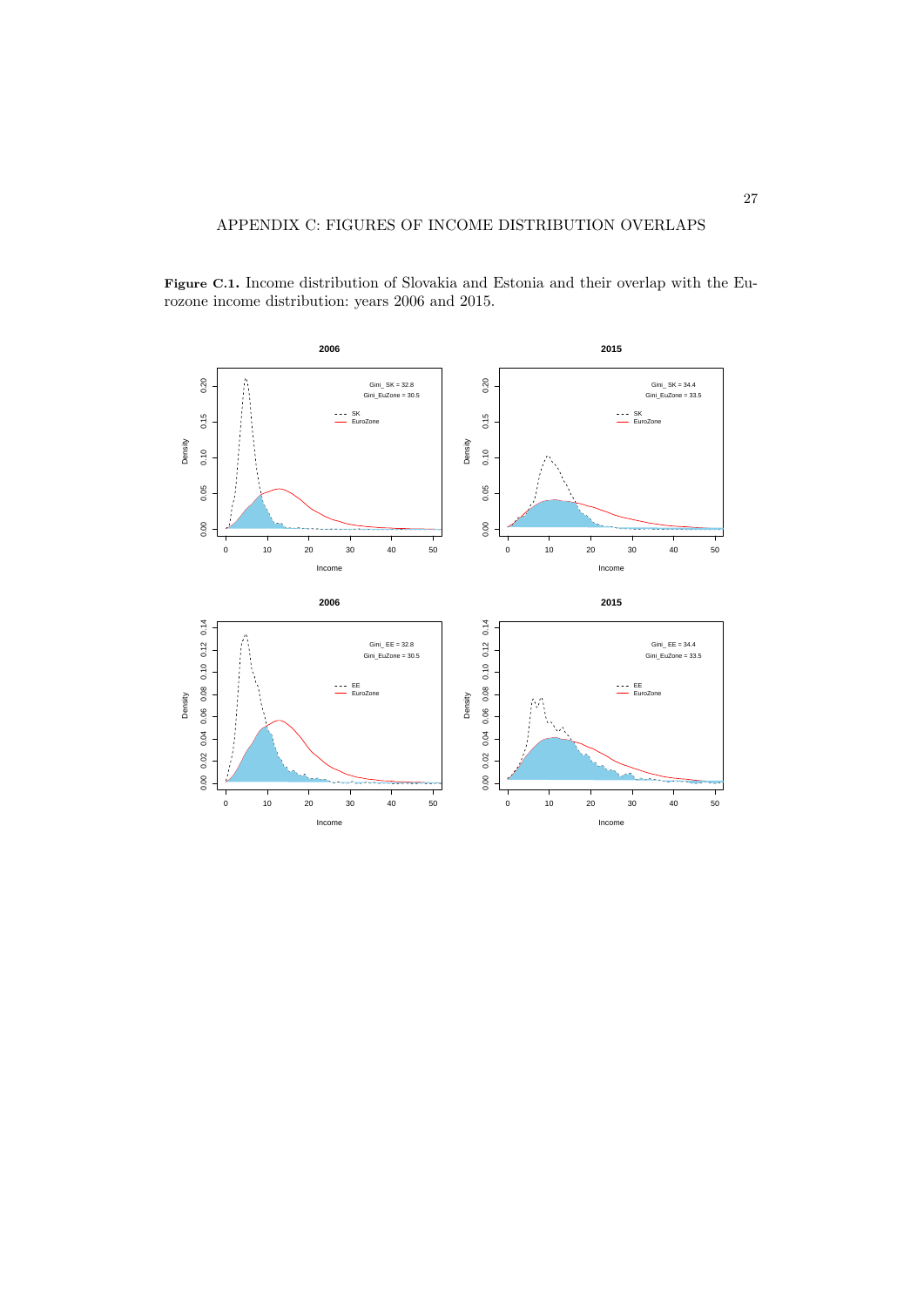

Figure C.2. Income distribution of Latvia and Lithuania and their overlap with the Eurozone income distribution: years 2006 and 2015.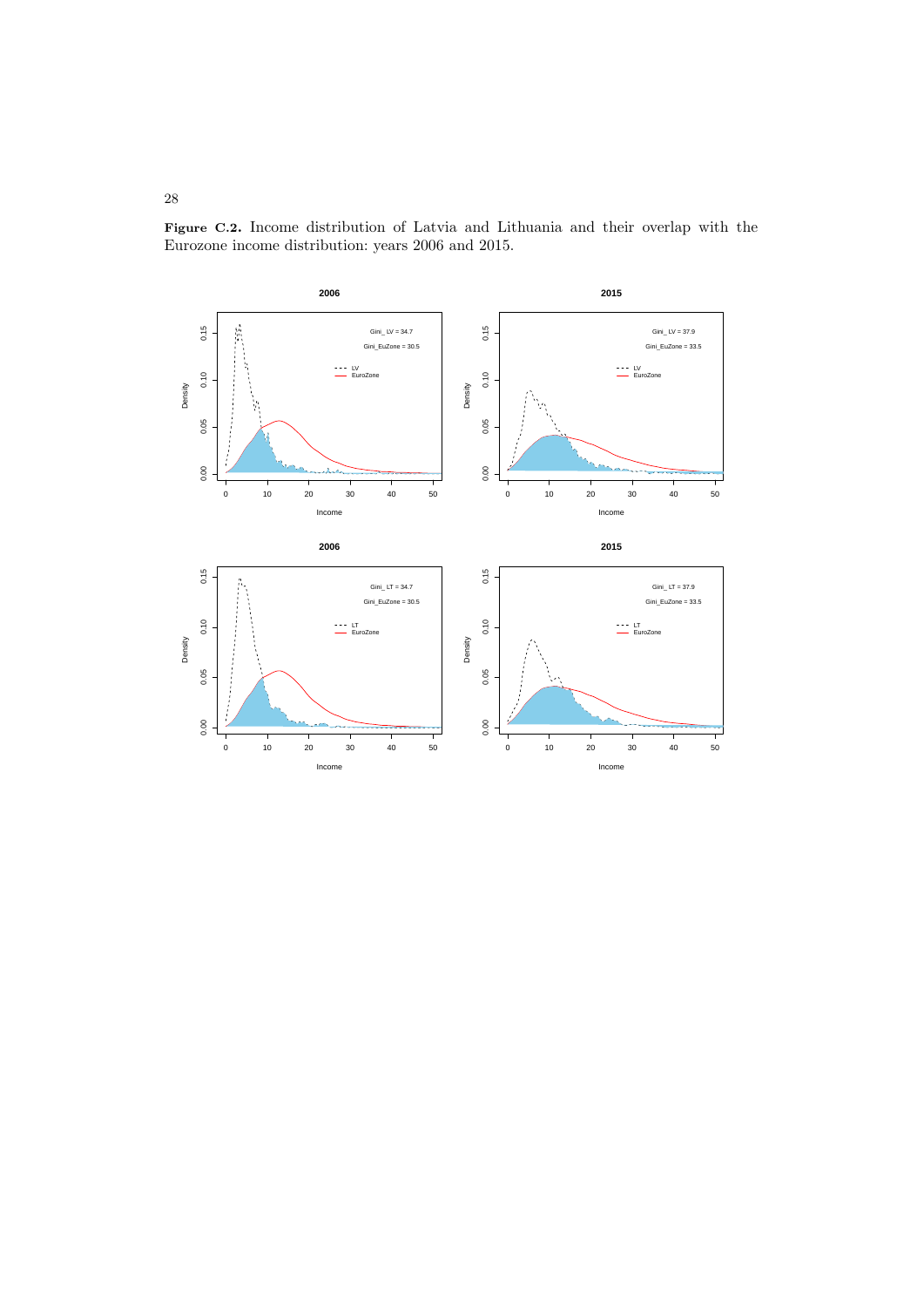

Figure C.3. Income distribution of Greece and Spain and their overlap with the Eurozone income distribution: years 2006 and 2015.